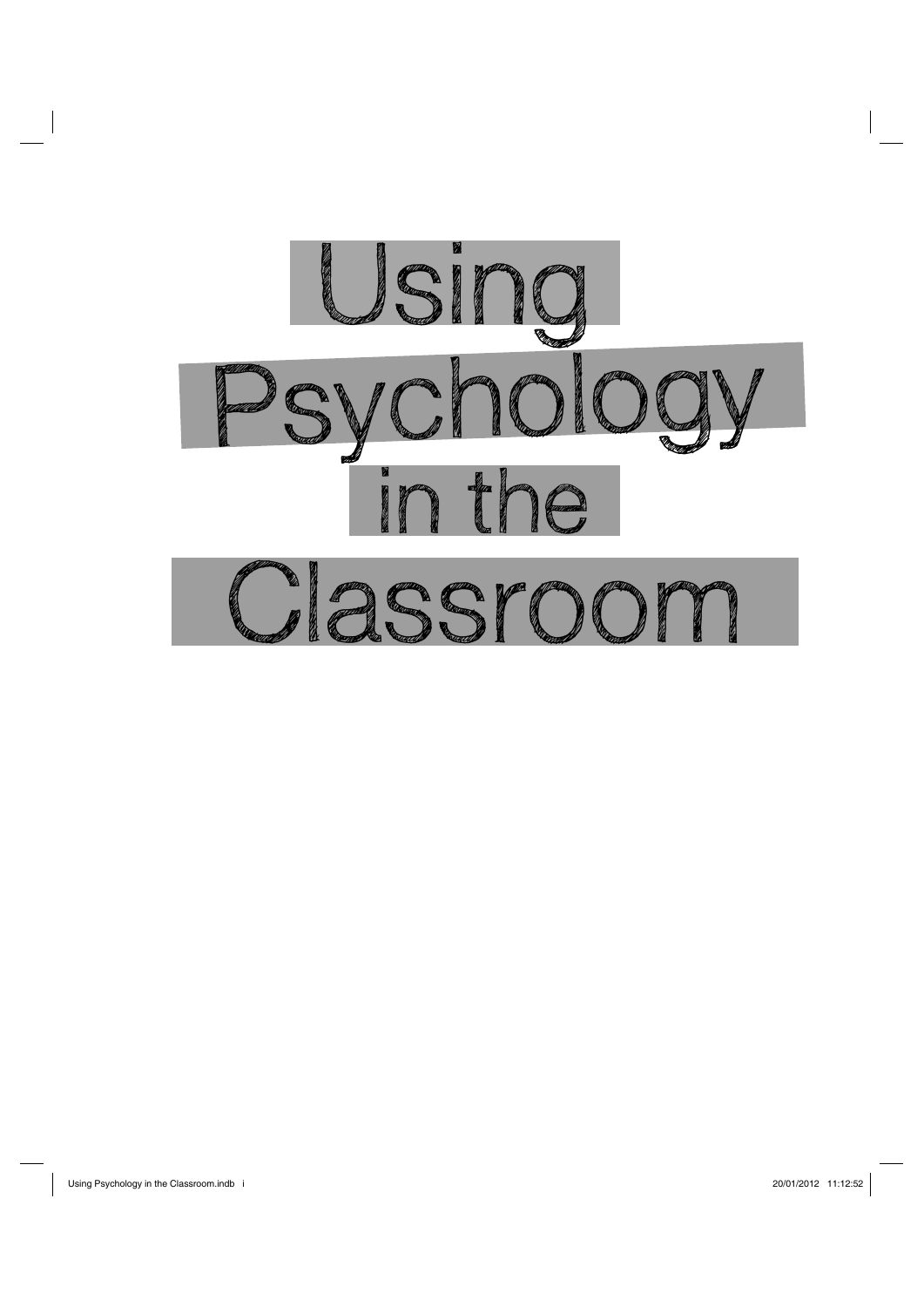### **Education at SAGE**

**SAGE** is a leading international publisher of journals, books, and electronic media for academic, educational, and professional markets.

Our education publishing includes:

- accessible and comprehensive texts for aspiring  $\bullet$ education professionals and practitioners looking to further their careers through continuing professional development
- inspirational advice and guidance for the classroom  $\bullet$
- authoritative state of the art reference from the leading  $\bullet$ authors in the field

Find out more at: www.sagepub.co.uk/education

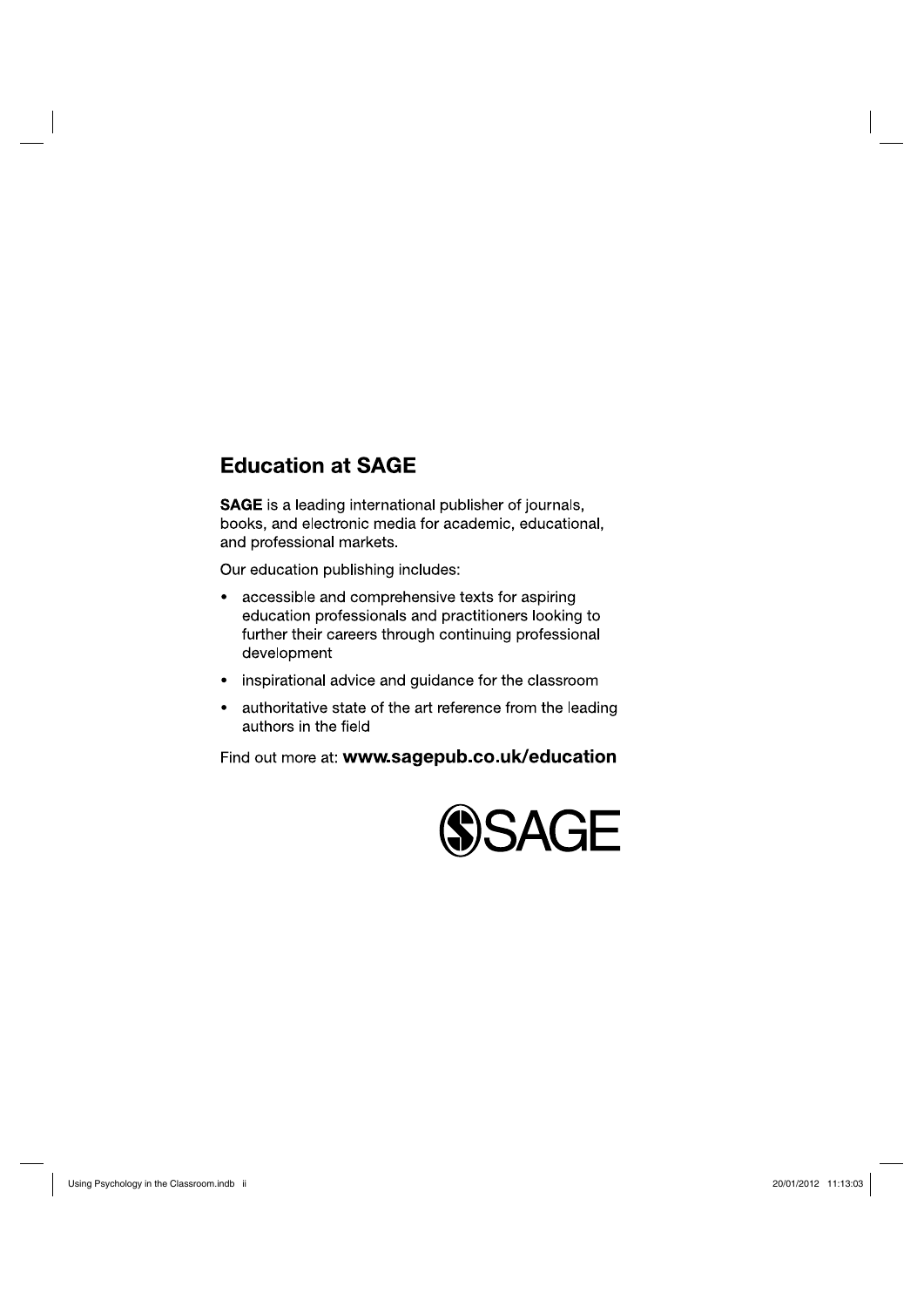

# Stephen James Minton



Los Angeles | London | New Delhi<br>Singapore | Washington DC

Using Psychology in the Classroom.indb iii sing 20/01/2012 11:13:04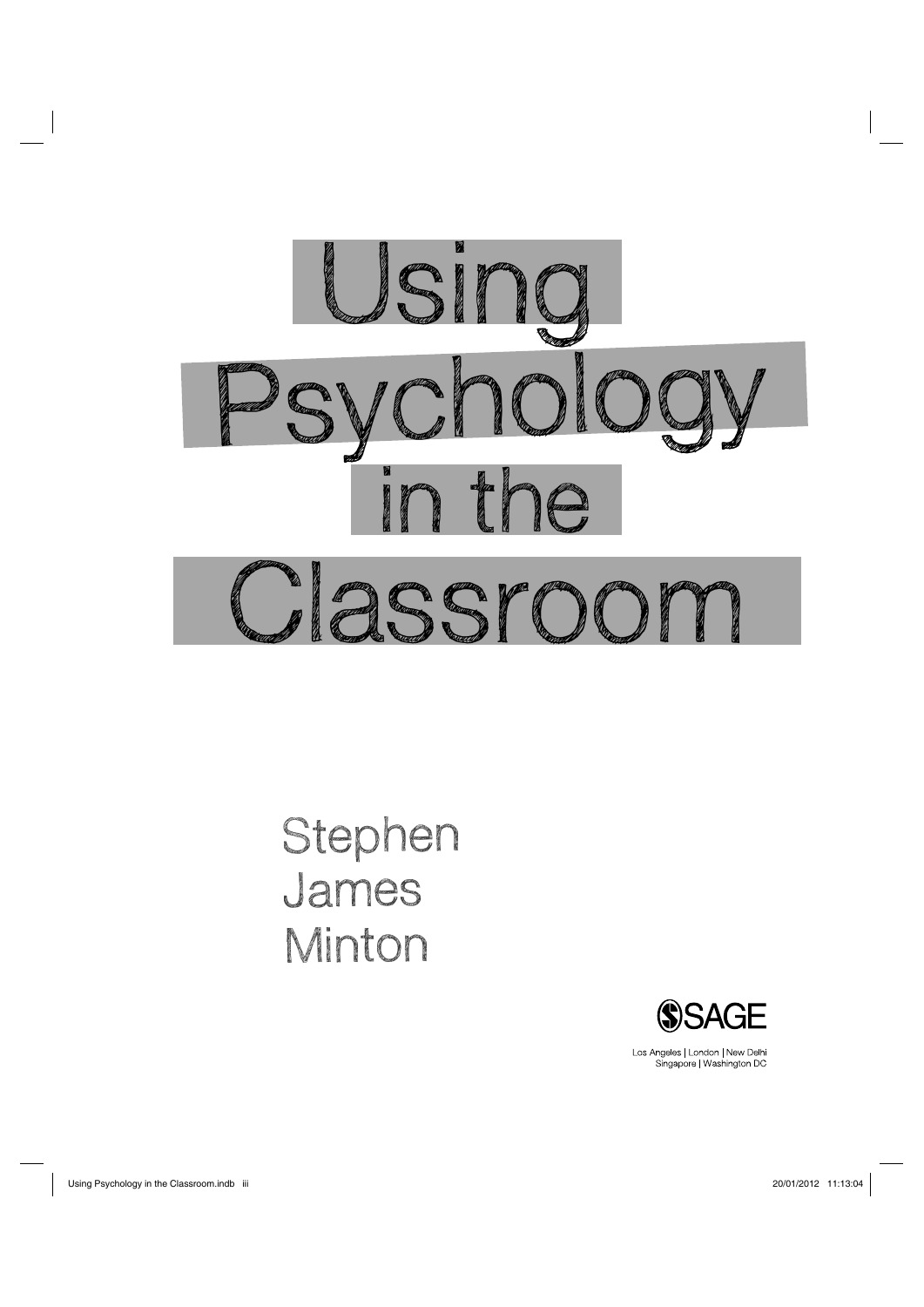© Stephen James Minton 2012

First published 2012

Apart from any fair dealing for the purposes of research or private study, or criticism or review, as permitted under the Copyright, Designs and Patents Act, 1988, this publication may be reproduced, stored or transmitted in any form, or by any means, only with the prior permission in writing of the publishers, or in the case of reprographic reproduction, in accordance with the terms of licences issued by the Copyright Licensing Agency. Enquiries concerning reproduction outside those terms should be sent to the publishers.

SAGE Publications Ltd 1 Oliver's Yard 55 City Road London EC1Y 1SP

SAGE Publications Inc. 2455 Teller Road Thousand Oaks, California 91320

SAGE Publications India Pvt Ltd B 1/I 1 Mohan Cooperative Industrial Area Mathura Road New Delhi 110 044

SAGE Publications Asia-Pacific Pte Ltd 3 Church Street #10-04 Samsung Hub Singapore 049483

#### **Library of Congress Control Number: 2011933714**

**British Library Cataloguing in Publication data** A catalogue record for this book is available from the British Library

ISBN 978-1-4462-0165-7 ISBN 978-1-4462-0166-4 (pbk)

Typeset by Kestrel Data, Exeter, Devon Printed in Great Britain by MPG Books Group, Bodmin, Cornwall Printed on paper from sustainable resources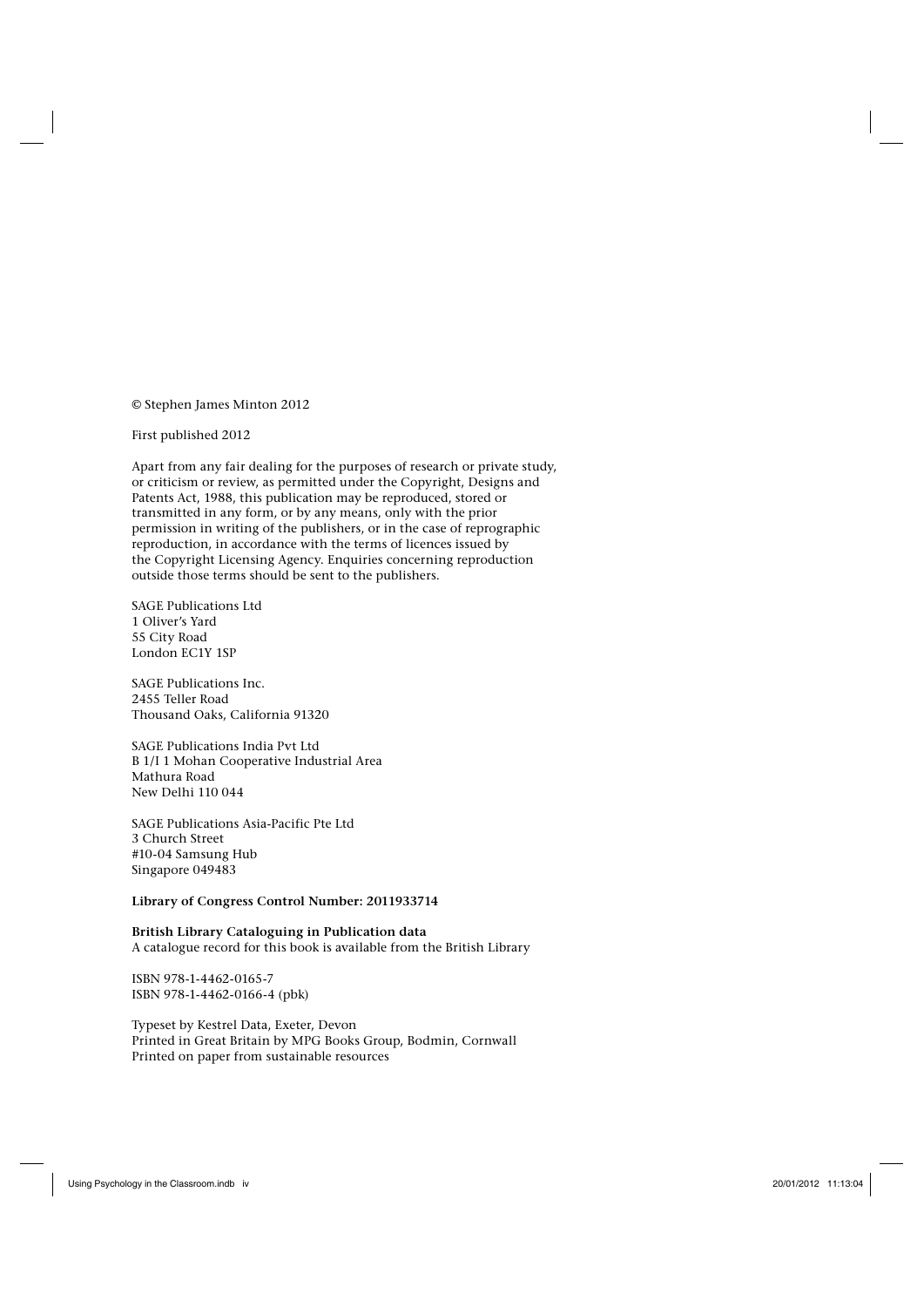## **Contents**

| List of figures |                                                                                | ix             |
|-----------------|--------------------------------------------------------------------------------|----------------|
|                 | About the author<br>Acknowledgements                                           |                |
|                 |                                                                                |                |
| $\mathbf{1}$    | Introducing psychology in the classroom                                        | 1              |
|                 | What is psychology?<br>$\bullet$                                               | $\mathbf{1}$   |
|                 | A very brief history of psychology<br>$\bullet$                                | $\overline{7}$ |
|                 | The psychology of education and about this book<br>٠                           | 11             |
| 2               | An overview of child and adolescent psychological development                  | 14             |
|                 | Theories of cognitive development<br>٠                                         | 14             |
|                 | Issues in socioemotional development<br>$\bullet$                              | 20             |
|                 | Systemic and contextual models of development<br>٠                             | 26             |
|                 | Implications for educators<br>$\bullet$                                        | 28             |
| 3               | The self, self-esteem, and self-esteem enhancement through                     |                |
|                 | educational practice                                                           | 31             |
|                 | The self and society<br>$\bullet$                                              | 31             |
|                 | Psychological models of selfhood<br>٠                                          | 32             |
|                 | Defining and towards a working model of self-esteem<br>٠                       | 33             |
|                 | An existential-analytic model of selfhood and self-esteem<br>٠                 | 34             |
|                 | Developmental aspects of selfhood and self-esteem<br>٠                         | 37             |
|                 | Family and peer influences on the development of self-esteem<br>$\bullet$      | 39             |
|                 | Self-esteem and educational attainment<br>$\bullet$                            | 41             |
|                 | Self-esteem enhancement through teaching and educational practice<br>$\bullet$ | 42             |
|                 | Implications for educators<br>$\bullet$                                        | 44             |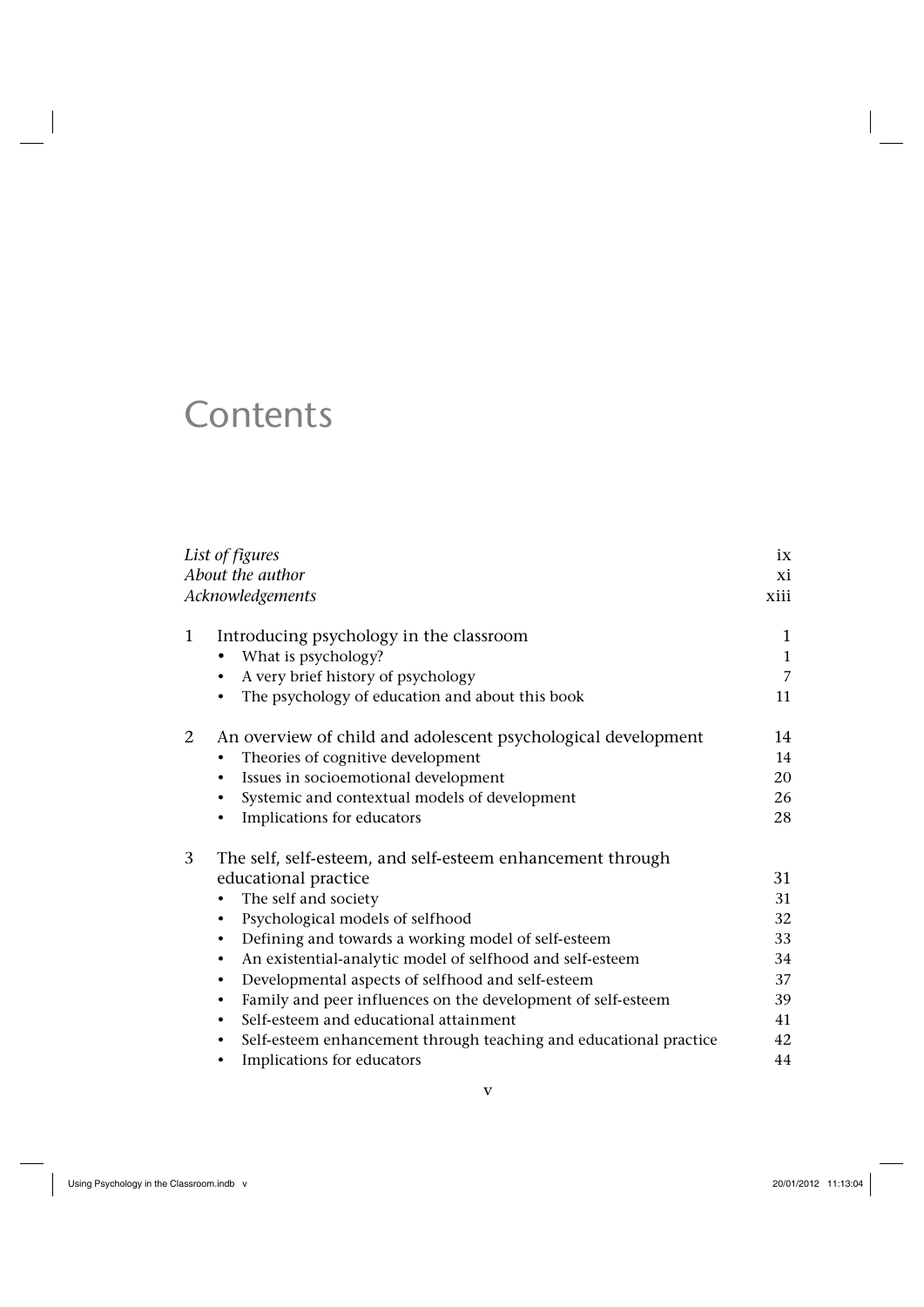| $\overline{4}$ | Intelligence, learning styles and educational attainment                    | 47  |
|----------------|-----------------------------------------------------------------------------|-----|
|                | Traditional views of intelligence                                           | 47  |
|                | Intelligence testing<br>$\bullet$                                           | 48  |
|                | Is intelligence 'in the genes'? The 'nature versus nurture' debate<br>٠     | 49  |
|                | Multiple intelligences<br>٠                                                 | 52  |
|                | Intelligence and educational attainment<br>$\bullet$                        | 54  |
|                | Emotional intelligence<br>$\bullet$                                         | 56  |
|                | A model of learning styles<br>$\bullet$                                     | 57  |
|                | Implications for educators<br>$\bullet$                                     | 60  |
| 5              | Positive discipline, conflict resolution and co-operative learning          |     |
|                | in schools                                                                  | 64  |
|                | What is meant by positive discipline?                                       | 64  |
|                | Conflict resolution and conflict management                                 | 66  |
|                | Understanding social groups<br>$\bullet$                                    | 69  |
|                | Co-operative learning<br>$\bullet$                                          | 75  |
|                | Implications for educators<br>$\bullet$                                     | 79  |
| 6              | Thinking about special educational needs                                    | 81  |
|                | General and specific learning difficulties<br>$\bullet$                     | 82  |
|                | Autistic spectrum disorders<br>$\bullet$                                    | 87  |
|                | Attention deficit hyperactivity disorder<br>$\bullet$                       | 91  |
|                | Implications for educators                                                  | 95  |
| $\overline{7}$ | Preventing and countering bullying behaviour and cyber-bullying             |     |
|                | in schools                                                                  | 98  |
|                | What is school bullying?<br>$\bullet$                                       | 98  |
|                | Types of bullying behaviour<br>$\bullet$                                    | 100 |
|                | Bullying behaviour and cyber-bullying in schools: the evidence<br>$\bullet$ | 102 |
|                | Key issues for schools and school staff                                     | 104 |
|                | Practical ideas for anti-bullying work in schools<br>$\bullet$              | 106 |
|                | Implications for educators<br>$\bullet$                                     | 113 |
| 8              | Dealing with prejudice – racism, homophobia and alterophobia                |     |
|                | in schools                                                                  | 116 |
|                | Racism, ethnic bias and schools<br>$\bullet$                                | 117 |
|                | The psychology of prejudice and attitude formation<br>٠                     | 122 |
|                | Homophobia and schools<br>$\bullet$                                         | 124 |
|                | Alterophobia and schools                                                    | 128 |
|                | Implications for educators<br>٠                                             | 130 |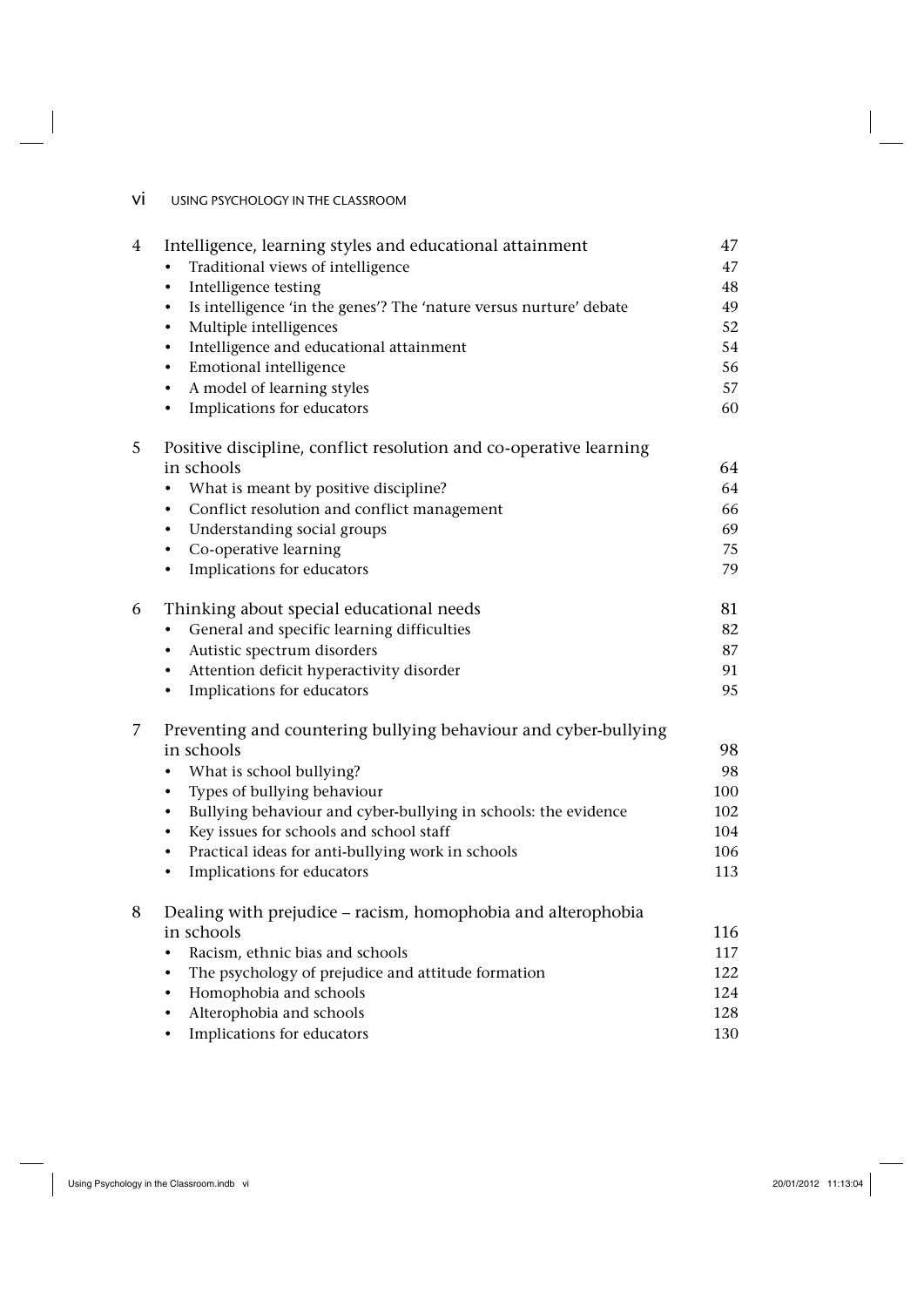#### CONTENTS vii

| 9          | Stress and stress management for teachers and educators            | 132 |
|------------|--------------------------------------------------------------------|-----|
|            | The physiology of stress<br>$\bullet$                              | 132 |
|            | Understanding the psychology of stress<br>$\bullet$                | 133 |
|            | Psychological and physical ways of coping with stress<br>$\bullet$ | 139 |
|            | Stress and the teaching profession: avoiding burnout<br>$\bullet$  | 142 |
|            | Implications for educators<br>٠                                    | 146 |
|            | 10 Conclusions                                                     | 148 |
| References |                                                                    | 151 |
| Index      |                                                                    | 167 |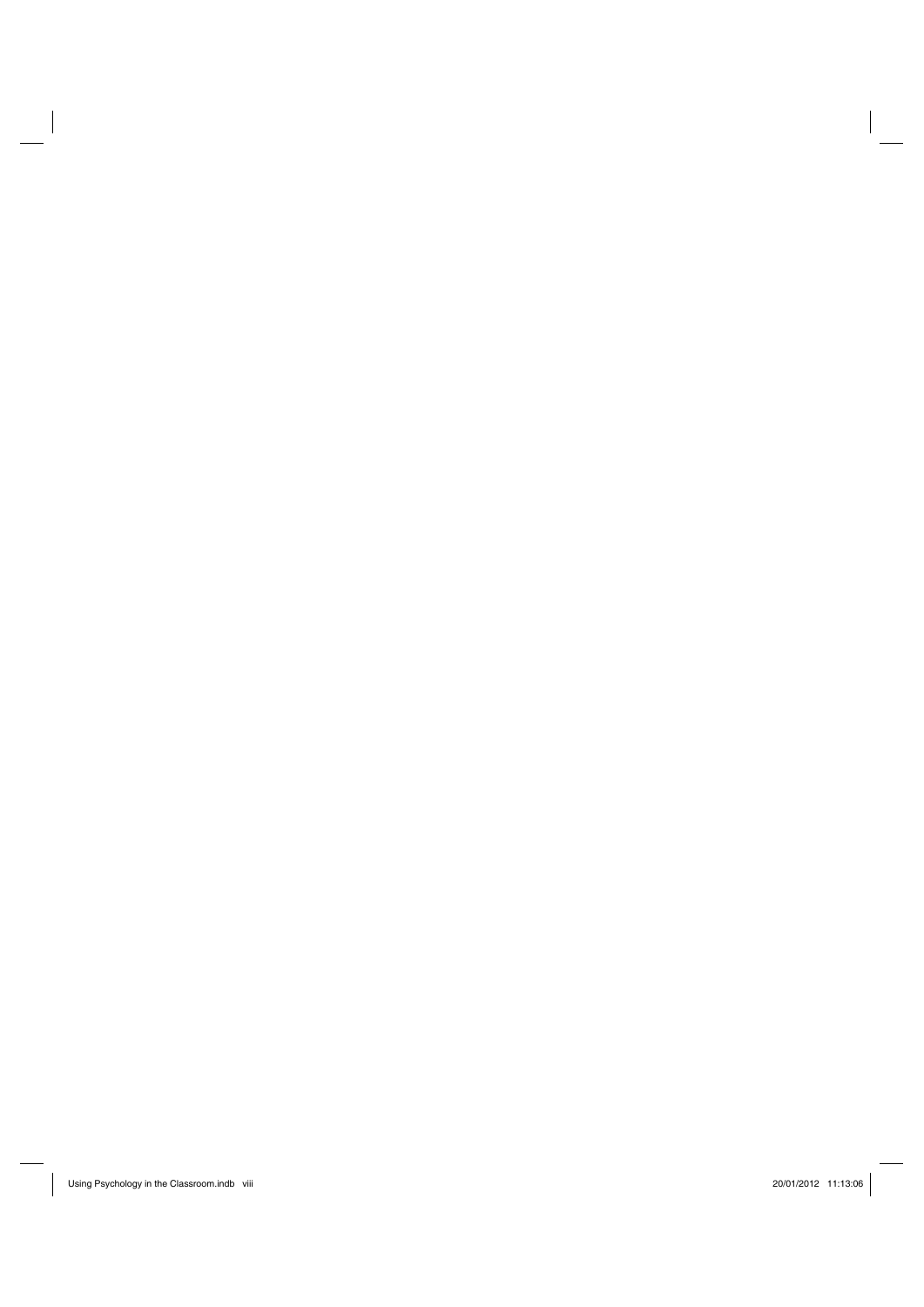## Stress and Stress Management for Teachers and Educators

The goal for this chapter is to provide the reader with an introduction to stress, its causes and manifestations, and how it can be managed by teachers and educators in themselves and others. We shall consider both the *physiology*  and *psychology of stress*. Having completed this general overview, we then examine *psychological and physical ways of coping with stress*, and *stress and the teaching profession: avoiding burnout*. This chapter concludes with a reflective examination of some *implications for educators*, *questions for discussion*, and a short annotated list of *further reading.*

## The Physiology of Stress

All forms of strong human emotional arousal, including psychological stress, are physiologically associated with what is known as the *alarm response*, which in itself is underpinned by the activity of the autonomic nervous system. The human nervous system (the brain, spinal chord and all other nervous tissue in the body) may be divided on the basis of either *structure* (location) or *function*. Structurally, a division is made between the *central* (brain and spinal chord) and *peripheral* (everything else) nervous systems. Functionally, the first division that one can make is between the *voluntary* and *involuntary* (also known as *autonomic*) nervous systems.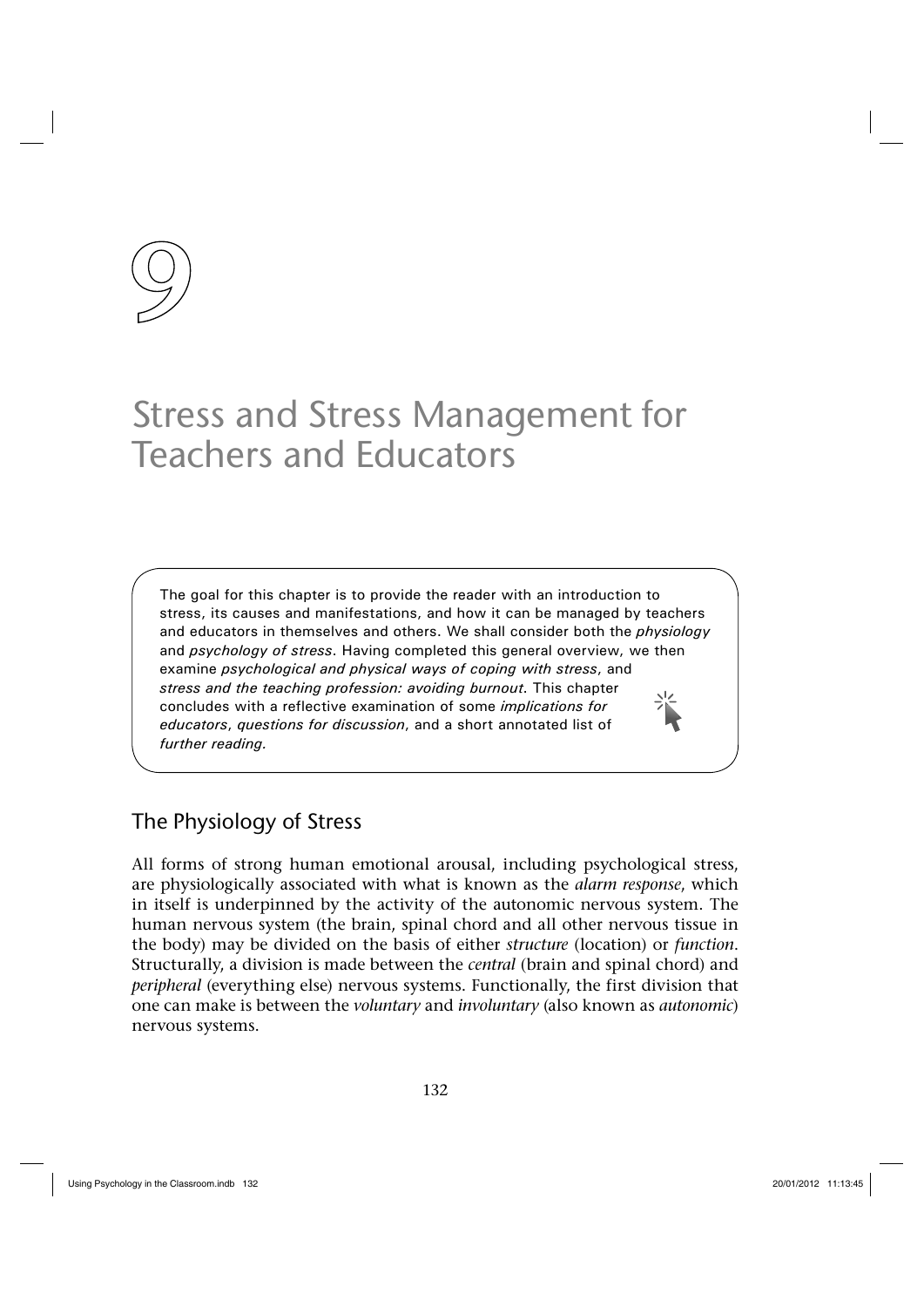The autonomic nervous system can be divided into the parasympathetic (which is active when the organism is at rest) and the sympathetic branch (which primes the organism for attacking or evasive action). The major sympathetic responses are *increases* in the diameter of pupil, heart rate, breathing rate, blood supply to the limbs, muscular tension and the release of adrenalin, and *decreases* in the blood supply to the viscera, the capacity of bladder, and the rate of peristalsis. Exactly the same set of nervous/hormonal responses is operational in the bodies of both carnivorous (hunting) and herbivorous (hunted) animals in predator/ prey behaviour. This is why this response is sometimes known as the *fight*/*flight*  response (Gleitman, 2010), reflecting its 'biological utility'. As we have already seen, it is also known as the 'alarm response'; it is sometimes known as the *autonomic response* or the *sympathetic response*; and in certain clinical settings, as the *orientating response*. (The reader can perhaps understand why I advised the purchase of a dictionary of psychology early on in this text.) Humans show the same response when afraid, angry, stressed, excited (i.e. emotionally charged in any way), but as we are conscious animals, we *cognitively label* our emotions depending on context. Hence, we *don't* feel stress, then experience an alarm response; we *do* experience an alarm response and interpret this as stress (Gleitman, 2010).

## Understanding the Psychology of Stress

#### Can the Content of Emotions be Understood?

Towards the end of his *Women, Fire and Dangerous Things* (1987; the deliberately provocative title comes from a declension category in Dyirbal, an Australian aboriginal language), George Lakoff argues that:

Emotions are often viewed as feelings devoid of any conceptual content. But in addition to feeling, we also impose an understanding on what it is that we feel (p. 377) . . . A topic such as the logic of emotions would seem to be a contradiction in terms . . . I would like to argue that the opposite is true, that emotions have an extremely complex conceptual structure, which gives rise to a wide variety of nontrivial inferences. (p. 380)

Lakoff (1987) provides an analysis of the wide variety of verbal expressions used in modern (American) English when people talk about *anger*, beginning with a consideration of what he calls the 'folk theory' of the physiological effects of anger: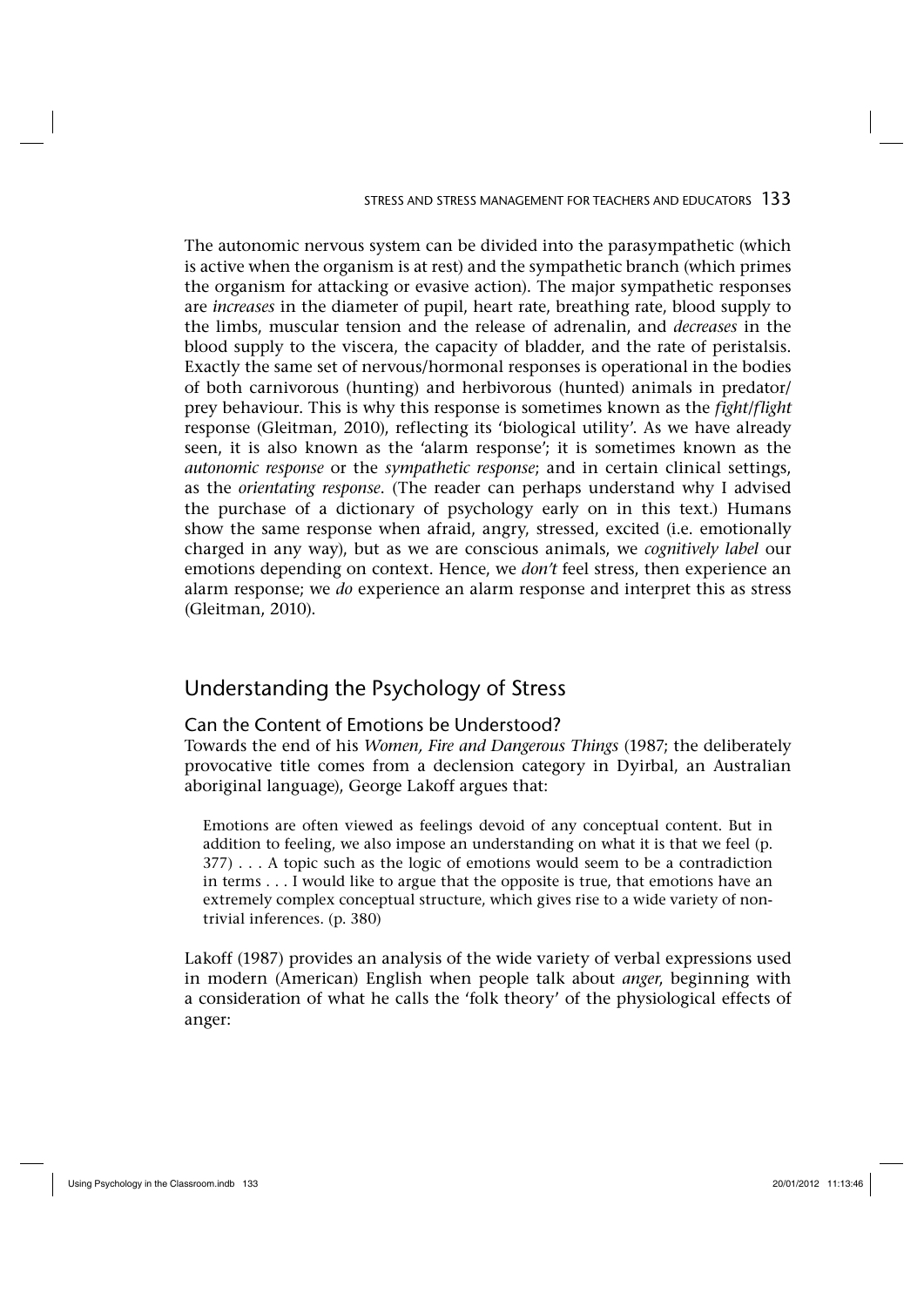- > The physiological effects of anger are increased body heat, increased internal pressure [blood pressure, muscular pressure, agitation and interference with accurate perception].
- > As anger increases, its physiological effects increase.
- > There is a limit beyond which the physiological effects of anger impair normal functioning.

This folk theory yields a system of metonymies for anger: *body heat* ('Don't get hot under the collar'), *internal pressure* ('When I found out, I almost burst a blood vessel'), *redness in the face and neck area* ('She was scarlet with rage'), *agitation* ('She was shaking with anger') and *interference with accurate perception* ('She was blind with rage'). This gives rise to what Lakoff calls the 'most general metaphor for anger': *anger is heat*, either applied to *solids* ('After the argument, Dave was smouldering for days') or *fluids in a container* (a general metaphor for the body is *a container for the emotions* – hence, 'I had reached the boiling point'). There are other principal metaphors for anger, too: *insanity* ('You're driving me crazy!'), an *opponent in a struggle* ('I've been wrestling with my anger all day'), a *dangerous animal* ('He unleashed his anger'), a *physical annoyance* ('Don't be a pain in the ass'), *trespassing* ('This is where I draw the line!') and a *burden* ('He has a chip on his shoulder'). These metaphors and metonyms, according to Lakoff, 'converge on a certain prototypical cognitive model of anger' (p. 397–398):

- > Stage One: Offending Event
- > Stage Two: Anger
- > Stage Three: Attempt at Control
- > Stage Four: Loss of Control
- > Stage Five: Act of Retribution

The act of retribution must equal to the original offending event in terms of intensity in order for the scales to be balanced again, and the intensity of anger level to return to zero (Lakoff, 1987). He notes that he has 'shown that the expressions that indicate anger in American English are not a random collection but rather are structured in terms of an elaborate cognitive model that is implicit in the semantics of the language.'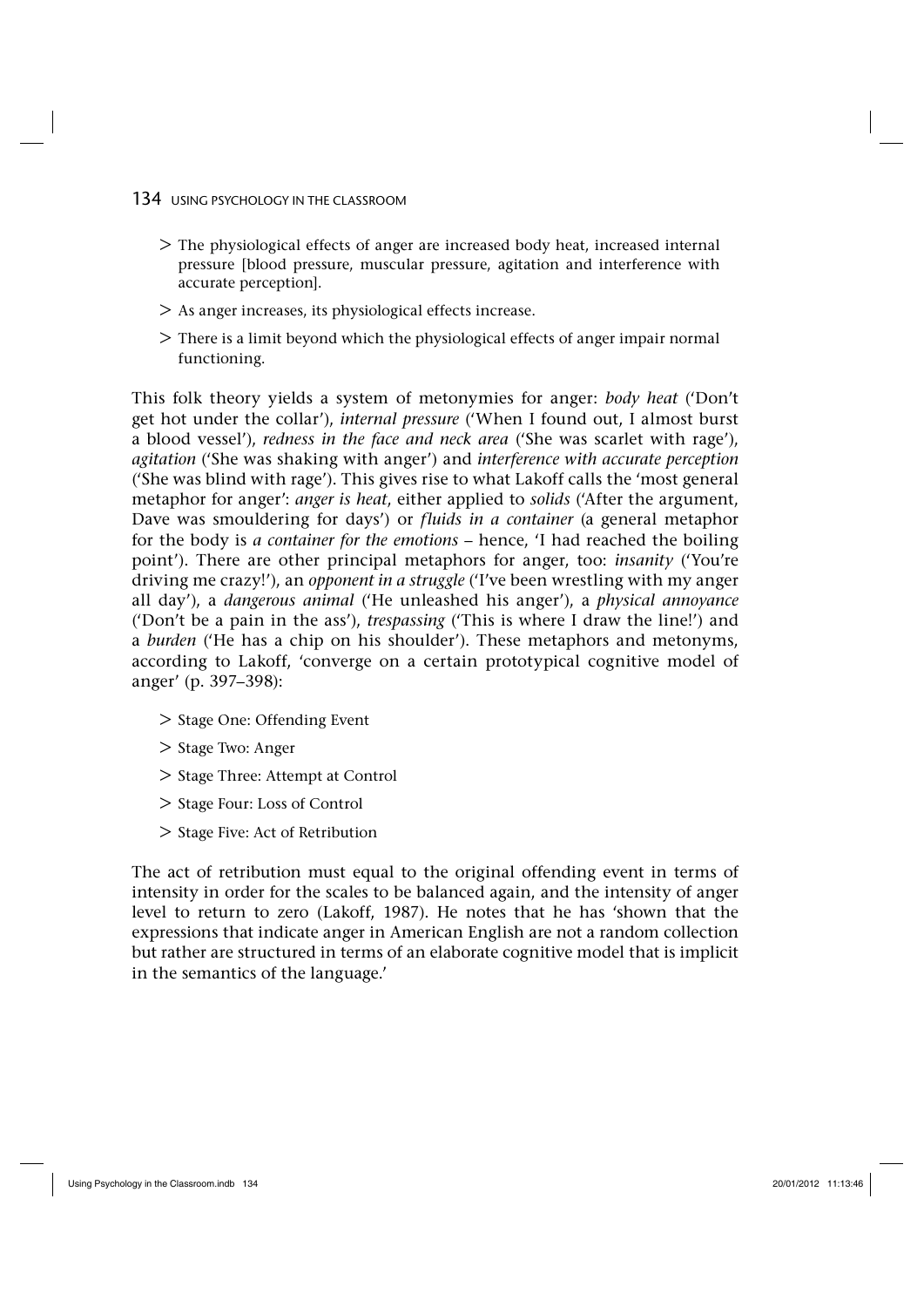# abab

#### **Attempting to Understand the Conceptual Content of Stress through Linguistic Analysis**

You could try a similar exercise to that of Lakoff's (above) in a discussion group, or perhaps even in a class with young people as a facilitated brain-storming session. Work from generating idioms referring to stress (rather than anger), and see if similar 'principal metaphors' appear. Is it possible to build up a 'prototypical cognitive model of stress', as Lakoff did for anger? Would you agree that, having read about anger and experimented yourself with stress as exemplifiers, 'emotions have an extremely complex conceptual structure, which gives rise to a wide variety of non-trivial inferences' (Lakoff, 1987, p. 380)?

Lakoff's approach to understanding the conceptual content of emotions is an interesting and innovative one. However, in terms of understanding stress in particular, most researchers have made reference to the biological aspects discussed in the section on 'The Physiology of Stress' (above). It is to this type of research that we now turn our attention.

#### Early Approaches to Understanding Psychological Stress

The first approach to understanding psychological stress was made by a Hungarian-Canadian endocrinologist called Hans Selye (1907–1982), who wrote the enormously influential *The Stress of Life* (1956). Using Walter Cannon's work on *homeostasis* (1932) – the idea that the living organism has mechanisms which regulate its internal environment in order to maintain a stable, constant condition – Selye (1956) proposed the now well-known General Adaption Syndrome (GAS) as a set of responses that exist when an organism is exposed to stress. The GAS has three phases: *alarm* (when we register the existence of a threat; here, adrenaline is released by the body in order to trigger and maintain the 'fight/flight' response); *resistance* (if the threat remains, we attempt to adapt or act in order to cope with it); and *exhaustion* (as we cannot cope indefinitely, our body's resources become depleted). The exhaustion phase, involving as it does long-term sympathetic autonomic nervous activity, leads to the development of stress-related symptoms and illnesses, such as digestive problems (including peptic ulcers), cardiovascular problems, diabetes, and mental health problems (such as anxiety and depression) (Selye, 1956, 1975).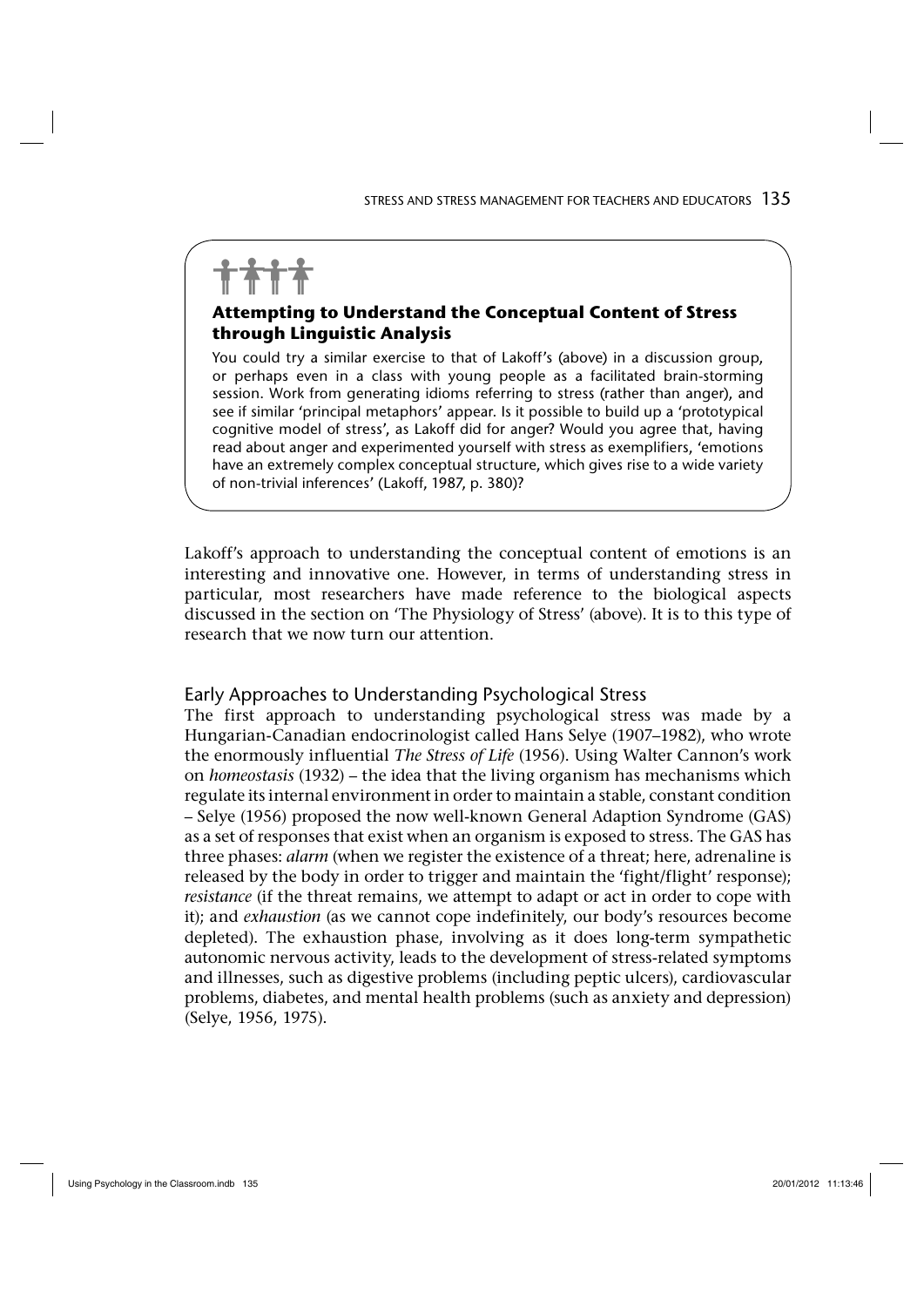In 1975, Selye published a paper in which he proposed that a difference exists between negative stress, which he termed *distress*, and positive stress, *eustress*, according to how we perceive a stressor (a thing that causes stress). Eustress is that which serves to enhance mental and physical functioning; therefore, includes that which can be seen as 'challenges', rather than threats. The idea that how we think about, or 'appraise', stressors is important had already been argued by another influential author in stress research, Richard Lazarus. In his *Psychological Stress and the Coping Process* (1966), both internal factors – personality, life experience, coping-styles and so on – and external factors (features of the stressor itself) are important in determining whether a stimulus will be appraised by an individual as a stressor or not (*primary appraisal*). What then follows is a *secondary appraisal* – an individual's assessment of whether he or she has sufficient resources to cope, which then in turn may affect the primary appraisal. Further to this, the person will attempt different coping strategies; these may be revised according to his or her assessment of how effective they are.

Lazarus' approach, although influential upon later theorists, caught the popular imagination at the time rather less than did an attempt to develop lists of items that were stressful to *all* people. Holmes and Rahe (1967) published the first version of their *Social Readjustment Rating Scale* (SRRS), based originally on the medical records of 5,000 medical patients, in which 43 stressful events that can contribute to illness are ranked in terms of 'life-change units' from 100 downwards. The death of a spouse is given the highest 'life-change units' rating (100); next is divorce (73), then marital separation (65) and imprisonment (63), and so on, down to 'change in sleeping habits' (16) and 'Christmas' (12). In order to measure stress according to the SRSS scale, one adds up the number of 'life-change units' that have applied to an individual in the past 12 months. Over 300 means that there is a definite risk of stress-induced illness; 150–299 means that there is a moderate risk of stress-induced illness; and a score of less than 150 means that there is a slight risk of stress-induced illness (Holmes and Rahe, 1967). Naturally, such lists (although intriguing) would seem to have weaknesses which are very readily exposed using Lazarus' arguments, which show that what is stressful to person A at one point in time is not necessarily what is stressful to him or her at another point in time, or to person B at all. Nevertheless, Holmes and Rahe's (1967) approach remains a popular one, and influential in many 'stress tests' that have been developed, particularly in the realms of popular psychology.

#### The Importance of Choices: Learned Helplessness

As we have seen, Selye (1956, 1975) provided a number of examples of what happens to human beings *medically* as they struggle with stress. But what can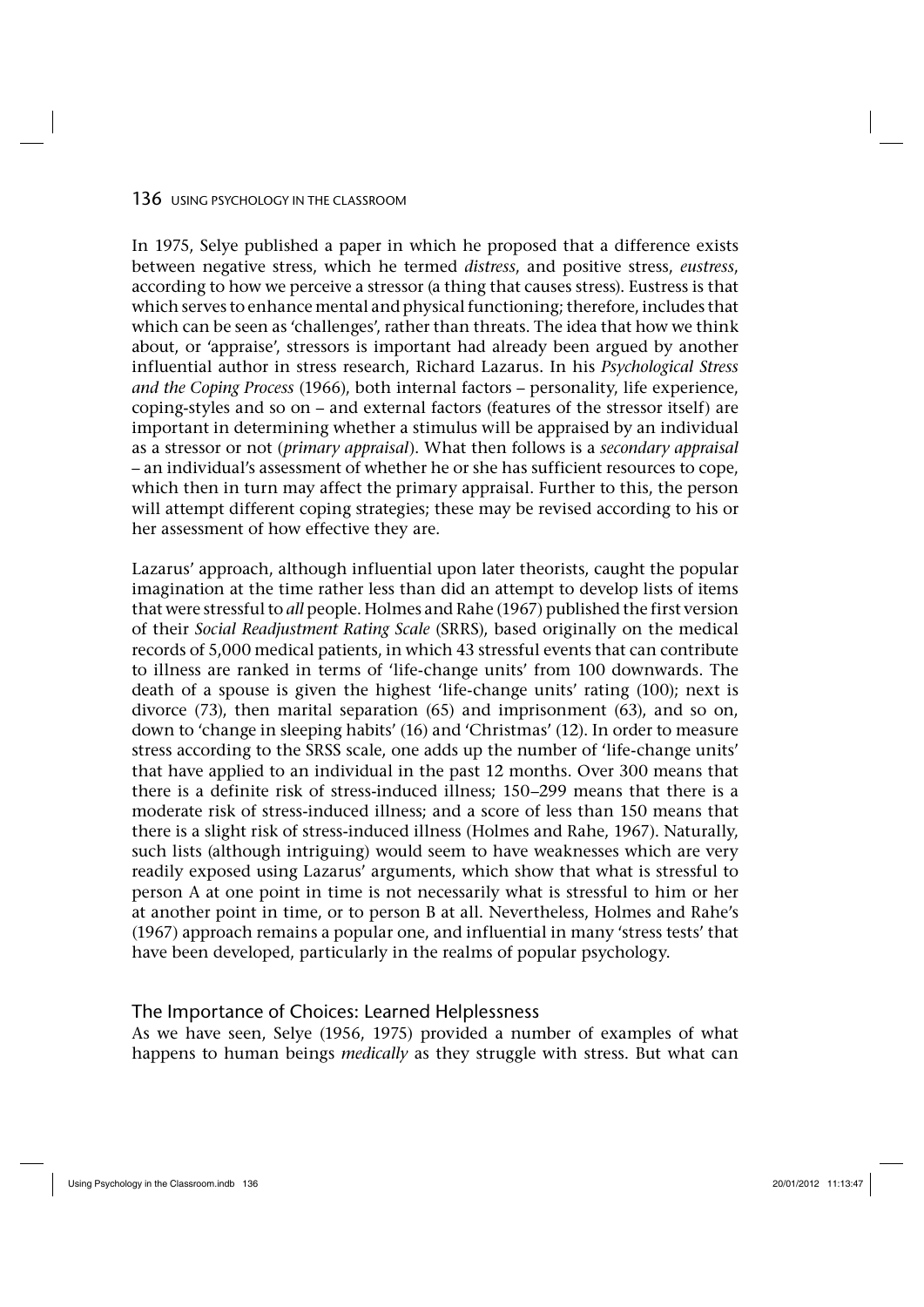#### STRESS AND STRESS MANAGEMENT FOR TEACHERS AND EDUCATORS 137

happen *psychologically*? One example is *learned helplessness*. This term is used in animal and human psychology to refer to a condition where an organism has learned to behave helplessly, even when the opportunity is restored for it to help itself by avoiding an unpleasant or harmful circumstance to which it has been subjected. It results from a perceived *absence of control over the outcome of a situation.* The theory dates to Martin Seligman and Steven Maier's (1967) experiments, where initially three groups of dogs were placed in harnesses. Dogs in Group One were simply put in the harnesses for a period of time and later released. Groups Two and Three consisted of 'yoked pairs'. A dog in Group 2 would be intentionally subjected to pain by being given electric shocks, which the dog could end by pressing a lever. A Group 3 dog was wired in parallel with a Group 2 dog, receiving shocks of identical intensity and duration, but his lever didn't stop the electric shocks. To a dog in Group 3, it seemed that the shock ended at random, because it was his paired dog in Group 2 that was causing it to stop. For Group 3 dogs, the shock was apparently 'inescapable'. Group 1 and Group 2 dogs quickly recovered from the experience, but Group 3 dogs learned to be helpless. In part two of the Seligman and Maier experiment, these three groups of dogs were tested in a shuttle-box apparatus, in which the dogs could escape electric shocks by jumping over a low partition. For the most part, the Group 3 dogs, who had previously 'learned' that nothing they did had any effect on the shocks, simply lay down passively and whined. Even though they could have easily escaped the shocks, the dogs did not attempt to do so (Seligman, 1975; Seligman and Maier, 1967).

Gleitman (2010) has commented on how 'learned helplessness' may explain the phenomenon of prisoners who had been liberated from the Nazi concentration camps remaining 'behind the wire', unable to comprehend their freedom, and having been conditioned into a system where their own actions had no effect whatsoever on their own survival prospects. Learned helplessness is presented here, because it can also account for *poor motivation* amongst *vulnerable children at school.* Individuals who have failed at tasks in the past conclude erroneously that they are incapable of improving their performance. This might set children behind in academic subjects and dampen their social skills (Stipek, 1988). Children with learned helplessness typically fail academic subjects, and are less intrinsically motivated than others. They may use learned helplessness as an excuse or a shield to provide self-justification for school failure. Additionally, describing someone as having learned to be helpless can serve as a reason to avoid blaming him or her for the inconveniences experienced. In turn, the student will give up trying to gain respect or advancement through academic performance (Ramirez et al. 1992). Learned helplessness, a concept rooted in the belief that the way in which we are rewarded or otherwise shapes our behaviour, could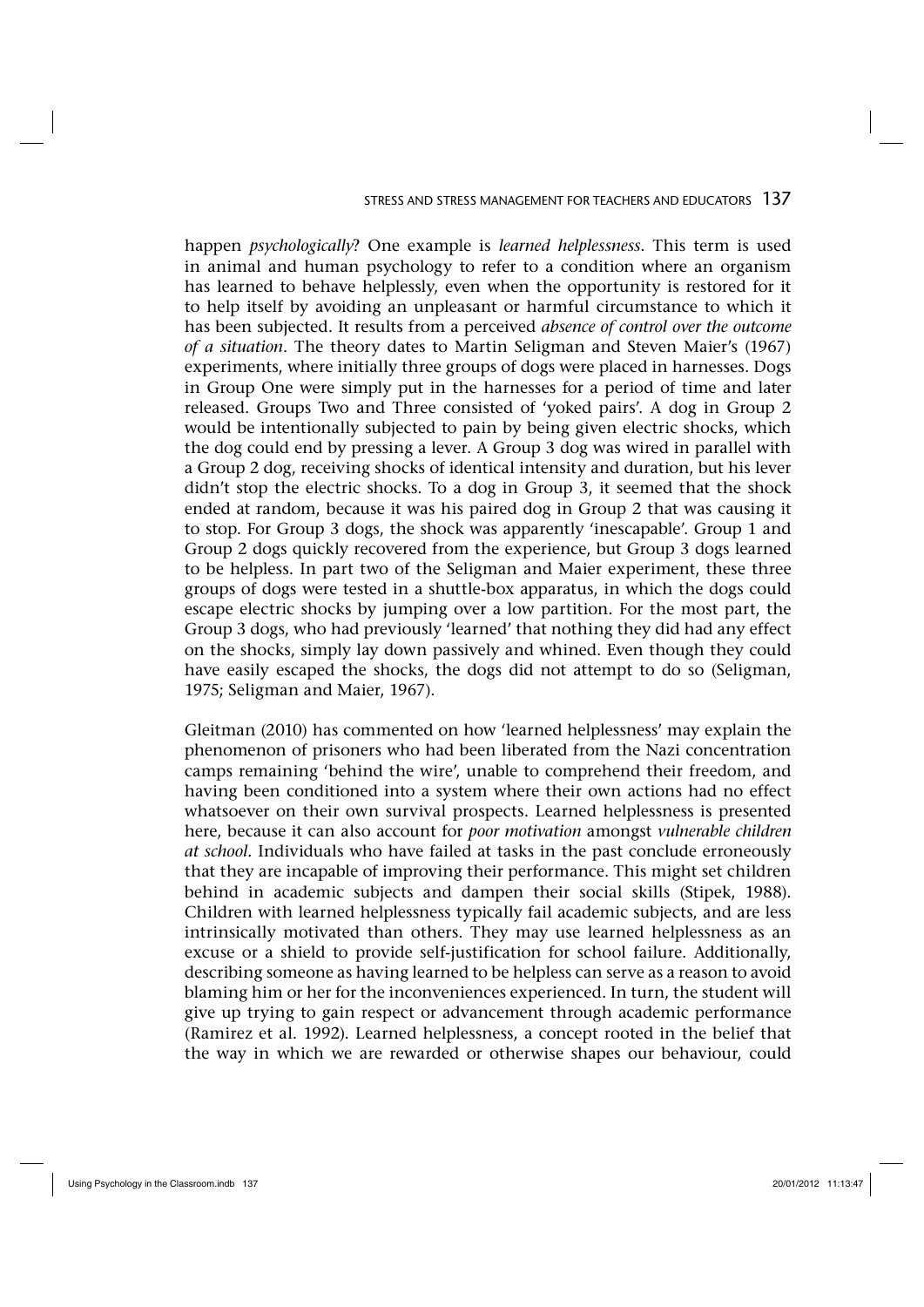accordingly be combated by making positive reinforcements absolutely regular, and in the mean time showing great patience as the previously learnt behaviour diminishes. One of those who was liberated from Auschwitz, Primo Levi (1996), reported that it took many months of freedom before he lost the habit he had acquired in the camp of scanning the ground immediately in front of him for 'something' – any object of use or value. By extension, it may take many months for an emotionally neglected or traumatised child who has learned helplessness to understand that in *this* classroom, in *this* environment, his or her efforts will win him or her credit, but only the consistent experience of the teacher reinforcing his or her efforts will teach him or her that this is in fact the case.

#### A Cognitive/Psychophysiological Model of Stress

Psychologists have generated many models of psychological stress. I would like to describe just one, which I believe is a particularly useful one, given the course of the material this chapter, and in particular the latter half. It was produced and used by two of my former academic supervisors, the University of Glasgow's John Hinton and Richard Burton (1992, 1997, 2001a). The basic principle of this model is, at the centre, that there is a cognitive evaluation of whether one possesses more resources than demands*.* If demands on one outweigh one's resources, then one experiences the incapacity to cope – known as 'PCI' (perceived coping incapacity), and reminiscent of Lazarus, 1966, see above. One then experiences psychological stress (or, as Hinton and Burton, 1992, 1997, 2001a, 2001b term it, 'psystress'). Perceived coping incapacity is, of course, a subjective measure that varies between individuals. In Hinton and Burton's model (1992, 1997) as well as balancing 'resources' against 'demands', there are differentiations between 'perceived resources' and 'actual resources', and 'perceived demands' and 'actual demands'. An individual's perception of demands and resources will depend, of course, on people's individual personalities, coping mechanisms and cognitive styles, and may be quite different to what those demands and resources are in reality. Hinton and Burton's model (1992, 1997) also includes attention being given over to the outcome of perceiving an incapacity to cope, or the experience of 'pystress', and how these psychological and physical responses to stress feed into the way in which we perceive our resources and our demands in future. The process is essentially self-accelerating (as Selye's GAS (1956) suggests; see above); one might perceive one's demands as being greater than they actually are, and one's resources as being fewer than they actually are, and therefore become more prone to perceive an incapacity to cope, and therefore experience increasingly greater levels of psychological stress.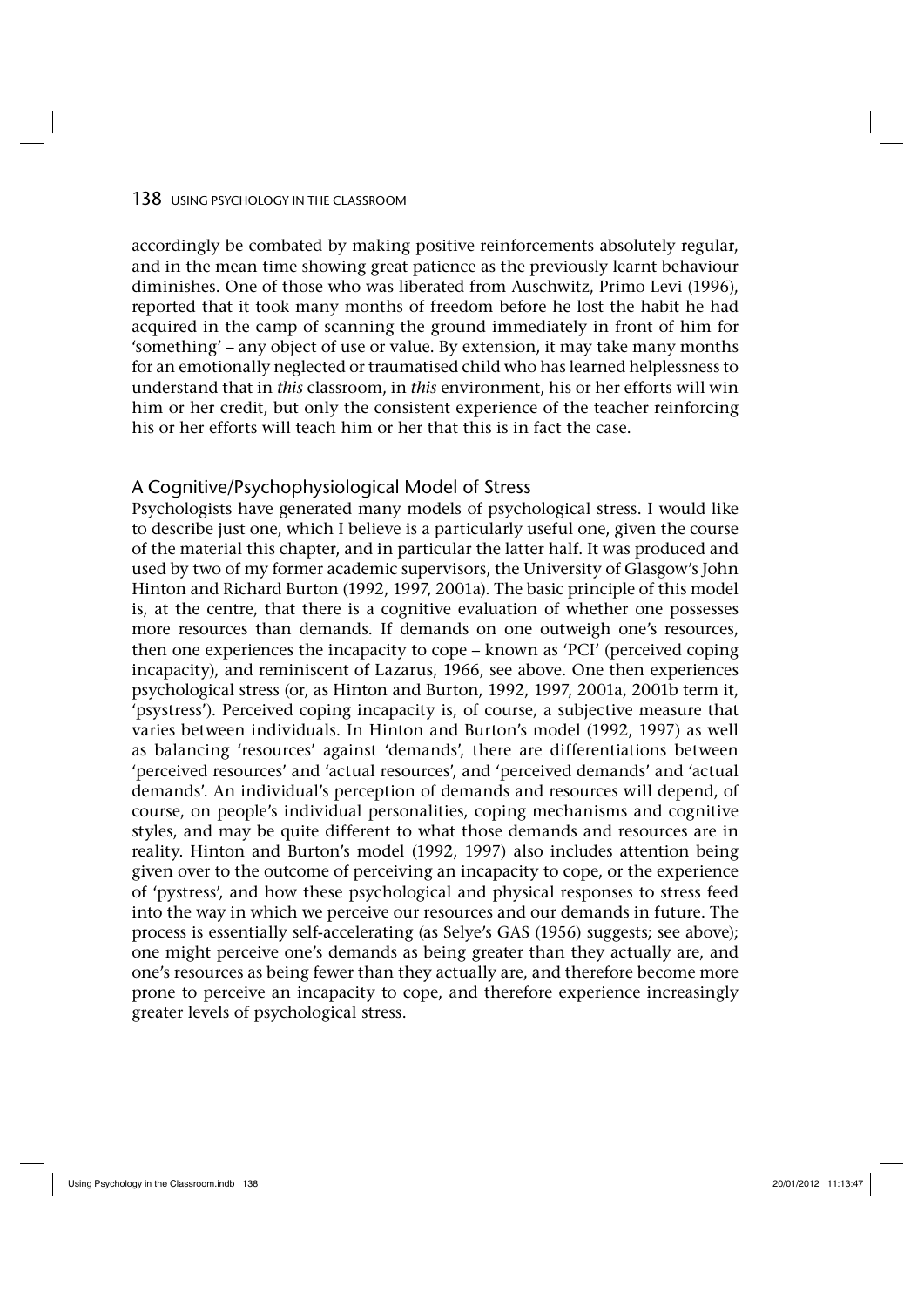#### STRESS AND STRESS MANAGEMENT FOR TEACHERS AND EDUCATORS 139

One innovative aspect of Hinton and Burton's (1992, 1997, 2001a) overall approach is their attention to the measurement of the psychophysiological correlates of stress. Because our psychological experience of stress is underpinned by the 'fight/flight' response (see above), which, as we have seen, is a co-ordinated nervous and hormonal response, it is possible to measure these physical reactions as signs of tonic (short-term) and chronic (long-term) stress (Hinton, 2001). Such correlates include heart rate, localised blood pulse volume (indications of increased circulation), breathing rate, localised electromyography (a measurement of muscular tension, usually in a specific muscle), skin conductance response (a measurement of perspiration), all of which can be measured in a relatively simple laboratory set-up using polygraph equipment (Andreassi, 2006; Hinton, 2001). Measurements of sodium and potassium ionic concentration in saliva, either whole (Hinton and Burton, 2001b) or parotid saliva (Minton, 1995), give an indication of hormonal changes in the body that result from exposure to especially chronic stress.

#### Psychological and Physical Ways of Coping with Stress

#### Insights from Rational Emotive Behaviour Therapy

In coping with stress, we can employ strategies from Rational Emotive Behaviour Therapy (REBT), which may itself be applied to any one or combination of problems with which a client may present in psychotherapy (Ellis and Harper, 1975; Ellis and Tafrate, 1999). Albert Ellis (1913–2007) believed that human beings have the tendency to hold beliefs strongly, regardless of whether they are rational or irrational, and it is, by and large, the holding of irrational beliefs that does us damage. Hence, much of the stress, anxiety and depression we experience in life is actually self-inflicted, and down to our telling ourselves that our irrational beliefs about ourselves and the world are true. Much influenced by the philosophy of Stoicism, Ellis frequently quoted Epictetus: people are not disturbed by what happens to them, but by their view of what happens to them (Ellis, 1961, 1962). Although he once publically opined that 'all humans are out of their fucking minds, every one of them' (Green, 2003), Ellis devoted much of his professional life to working with clients as a psychotherapist, and in a 1982 survey of North American psychotherapists was voted the second most influential psychotherapist of all time (behind Carl Rogers, first, but ahead of Sigmund Freud, third) (see Ramirez, 2006). A key part of his REBT is the therapist disputing, and educating the client in how to dispute his own, negative selfstatements (Ellis, 1962; Ellis and Harper, 1975).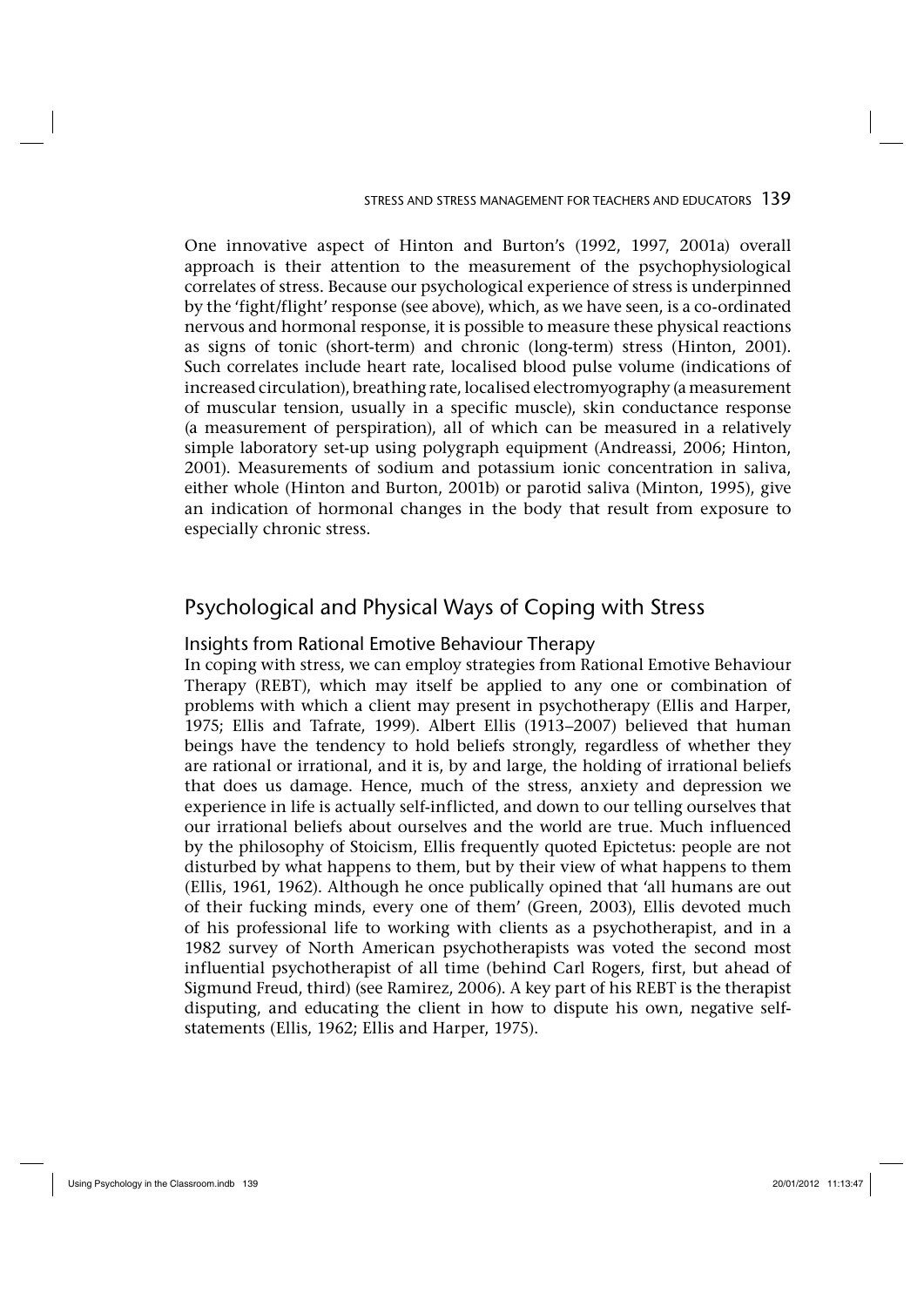In his 'A, B, C' model of the emotions (Ellis and Tafrate, 1999), Ellis provides a way that we can examine and 'de-catastrophise' our negative self-statements (I have illustrated this model with my own pair of examples):

- $> A =$  Antecedent Event(s) something in the world happens to us that upsets us. • Example 1 – We have a lengthy report to write.
	- Example 2 An intimate romantic relationship breaks down.
- $>$  B = Beliefs note that the antecedent events don't cause us stress, anxiety or depression in themselves. It is the negative beliefs that we develop in relationship to the antecedent events that causes us to experience such things.
	- Example 1 We tell ourselves that we do not have sufficient time or resources to complete the report; and that whoever is requiring us to do so is being unreasonable.
	- Example 2 Either we tell ourselves that we are blameless and that our former partner is a bad person; or that we are entirely at fault, and that this rejection proves what a useless person that we are.
- $> C =$  Consequences always negative, and as a result of generalisations we have based on the faulty logic of our beliefs (negative self-statements).
	- Example 1 We may end up experiencing difficulties at work.
	- Example 2 We develop skewed expectancies of ourselves and others in relationships; we may end up socially isolated, as we may reject help from others.
- $> D =$  Dispute the therapist (or the person himself, playing his own therapist) uses his or her full powers of logic to deconstruct the faulty beliefs/irrational self-statements.
	- Example 1 Who says we are not able to do the report? Can we find time resources and assistance in helping us to do so?
	- Example 2 Where is the evidence for any one of the irrational beliefs that we have about ourselves or others in relationships? Because one relationship has failed, does that mean all subsequent relationships are doomed to failure from the beginning?
- $> E =$  New Philosophy of Life this is hopefully what emerges from our period of dispute; we can learn from negative experiences, and not be psychologically/ socially paralysed by them.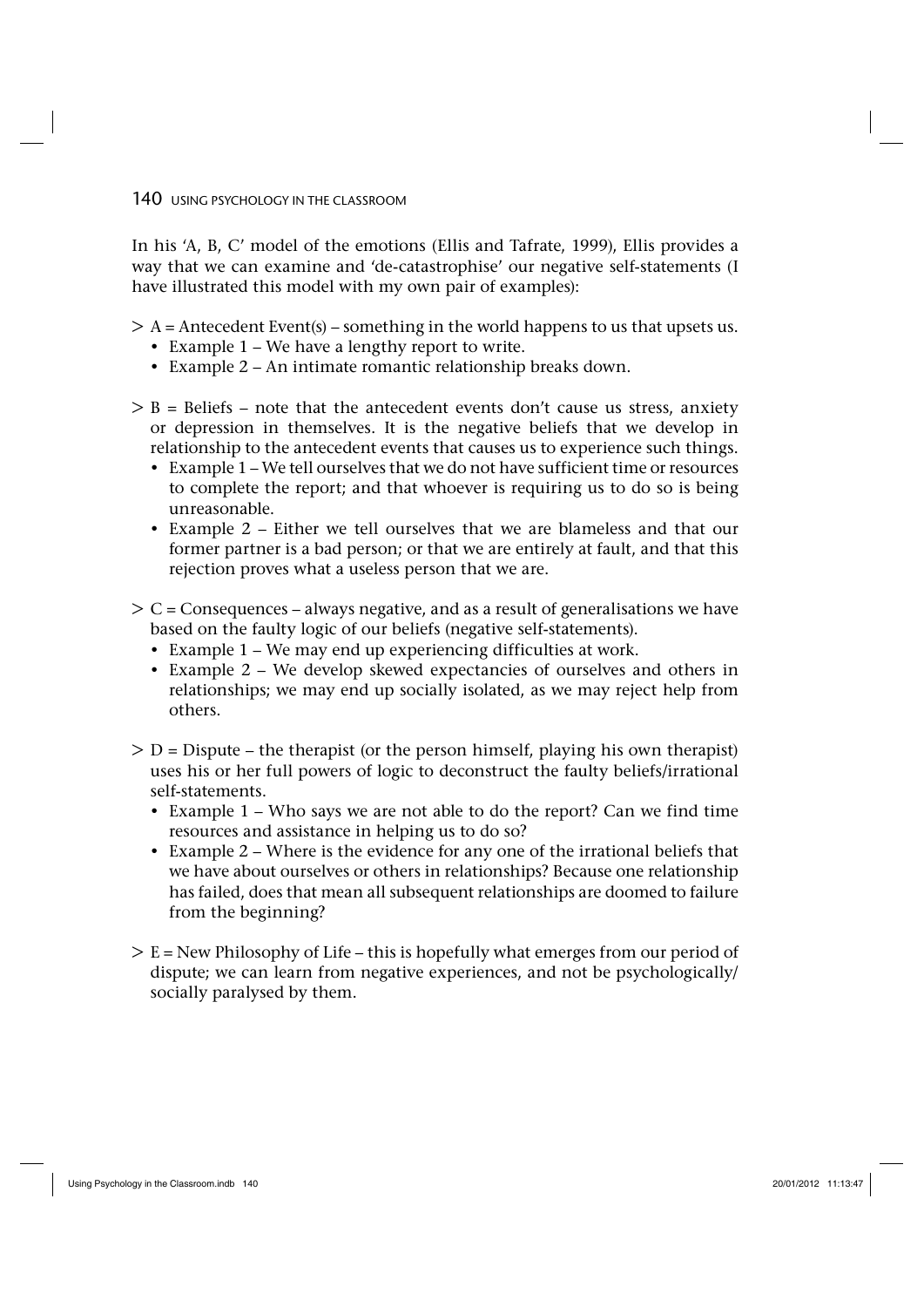# abab

#### **Working with the 'A, B, C' of Emotions**

In discussion with colleagues if possible, or maybe on your own, try to come up with hypothetical examples of realistic issues that might cause stress in (i) students' and (ii) teachers' lives.

Working in pairs if possible, or as a thought exercise if you are working on your own, role-play how you could use Ellis's 'A, B, C' of Emotions approach, as outlined above, in order to address some of the hypothetical issues that you generated.

#### Physical Ways of Coping with Stress

We may also consider using physical methods of relaxation; because we cognitively label emotions, and the alarm response works on homeostatic biofeedback loops, if left unchecked, stress is self-accelerating. However, we can slow the whole alarm process down by actively relaxing using techniques such as *progressive muscular relaxation* (PMR).

The actual technique of progressive muscular relaxation is really rather simple, which is one reason why it is continually replicated in commercially available formats – for a while, from the 1990s, 'relaxation tapes/CDs' became rather popular. The techniques that are narrated via these formats typically involve the listener being encouraged to:

#### > physically relax

- > become aware, mentally and physically, of his or her own breathing, its depth and its rate
- > slow down, deepen and control his or her breathing rate
- > visualise, in some form or another, muscular tension leaving his or her physical system, sometimes by performing physical exercises of stretching and relaxing individual muscle groups
- > work up or down the body either from the crown of the head to the soles of the feet, or vice versa.

Incidentally, some primary teachers of my acquaintance who use these or similar techniques have told me that there are physical benefits to such activities that are specific to them, in as much as they spend a good deal of their working lives putting their adult bodies into furniture and classroom spaces designed for much smaller frames.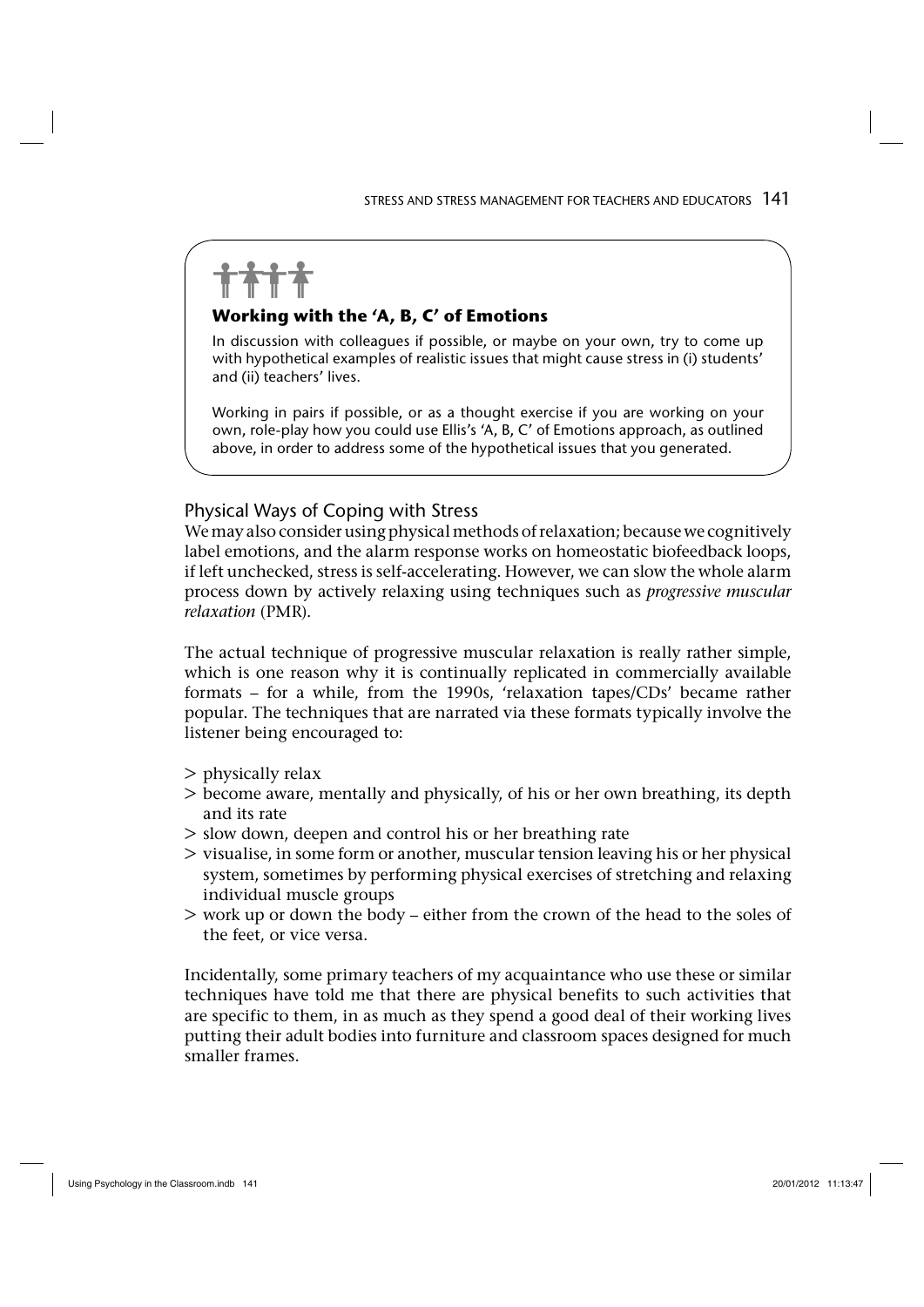#### Stress and the Teaching Profession: Avoiding Burnout

One of the more persistent complaints that I have heard from teachers in training – pre-service and in-service – is that their profession is perceived as an easy one by the general public. It has sometimes even been assumed that, as a non-teacher, I share this opinion. Let me say here for the record that I certainly do not! I have also heard numerous personal theories of why teaching is perceived as an 'easy' profession – erroneous perceptions of short working days and years; the belief that because everyone has been taught, that everyone knows how to teach (many people have been operated on, but few would claim to know more about such procedures than surgeons); and so on. My own belief is that the non-teaching public (and to some extent even teachers themselves) is not adequately aware of precisely *why* education is a profession of high stress and burnout. It is now time, perhaps, to cast a 'psychological eye' on why this is the case.

In terms of *burnout*, Heidi Ahonen-Eerikäinen (2002) asserted that the following things were true of the teacher who is in the 'danger zone'. He or she:

- > is 'gifted, conscientious, and diligent'
- > has a career which is 'a personal crusade to better the world'
- > has very high goals and self-expectations
- > has 'incorrectly estimated his or her potential to influence matters'
- > 'sub-consciously hopes to receive positive feedback, thankfulness and admiration from his or her students'
- > 'cannot face the truth that good teaching does not always bring good results'
- > is 'over-responsible, will not define his or her work limits, is always available to everyone, and considers himself or herself irreplaceable'
- > 'offers to carry the burdens of colleagues'
- > 'carries alone the burdens of coping, saving face and all-knowingness'.

If I skim-read this list, I feel alarmed because many (but thankfully not all) of these items seem evident in a good proportion of the student teachers and newlyqualified teachers that I have met and taught in recent years, especially those young teachers who are trying to work their way into achieving permanent positions in schools. Yet, as a psychologist, I realise that there is much truth in this list, and I therefore encourage the reader to think through it.

Ahonen-Eerikäinen (2002) also argued that burnout is tangible in the atmosphere of a workplace; these 'environmental aspects' include an almost contagious sense of fatigue and despair, and a staffroom climate that is characterised by competition and internal hierarchy struggles. Those staff members who are having problems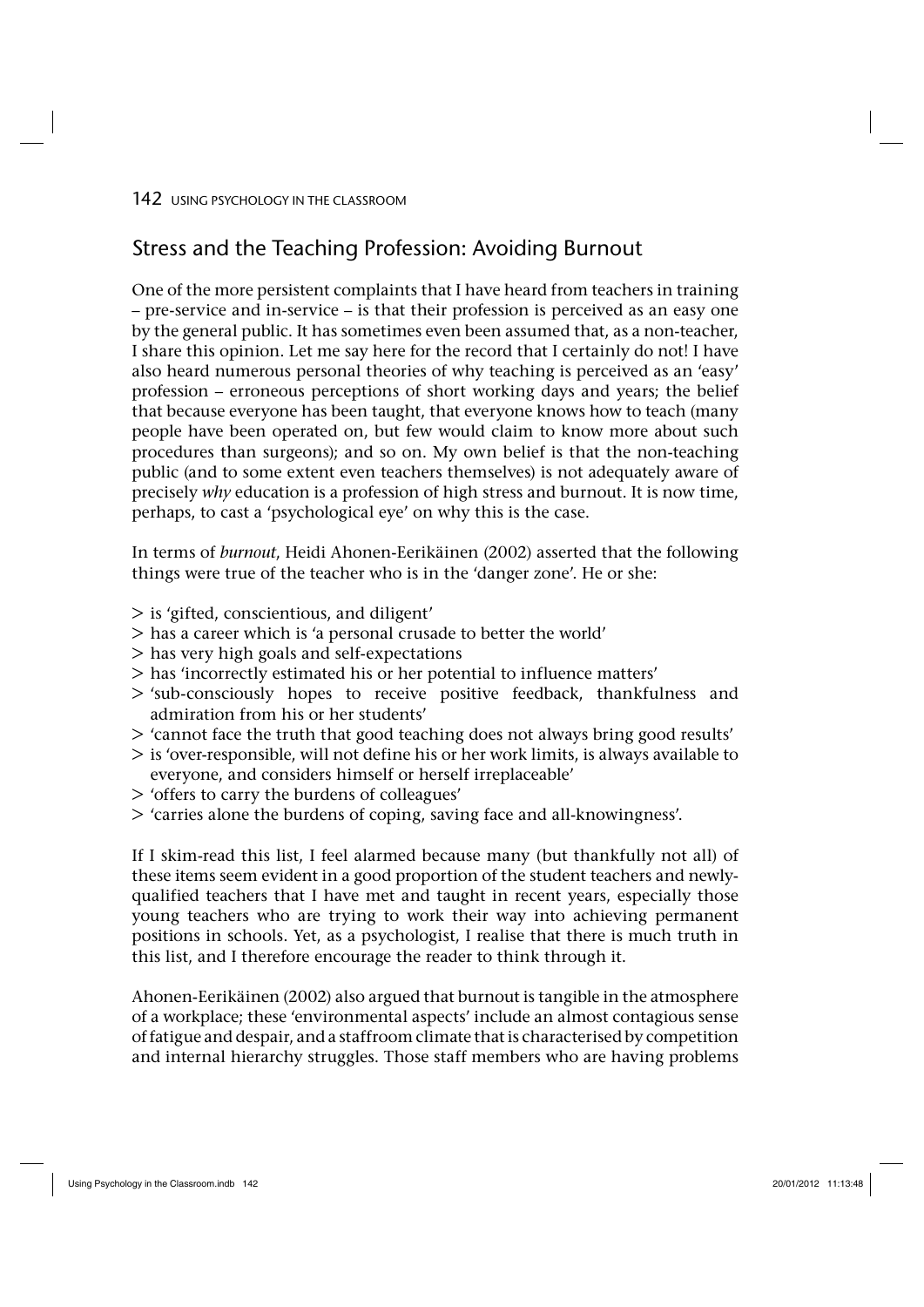#### STRESS AND STRESS MANAGEMENT FOR TEACHERS AND EDUCATORS 143

may be belittled, teased in a non-good natured way, or outright rejected, which contributes to the anxiety that they are already experiencing. When burnout threatens the entire staff body, all of their strength goes into just coping – this is manifested in long, disorganised meetings, which are characterised by lengthy discussion of unrelated matters; a high turnover of personnel, excessive sick days and increased pressures for permanent staff. Hence, organisational 'symptoms' of burnout include unhealthy competition; games and politics between people; aggression, irritability, inflexibility, dissatisfaction and vengefulness; as the group dynamics no longer work, due to non-confidence in each other, either individual work is emphasise, or responsibility for solutions is transferred entirely to the school management level; staff members not being encouraged or even given the chance to develop themselves. Furthermore, a poor workplace atmosphere may give rise to workplace bullying as one person or a small number of people become scapegoated – he, she or they get bullied and blamed whilst the rest feel that they (as individuals) are performing well (Ahonen-Eerikäinen, 2002).

Naturally, burnout (whether organisational or individual in its genesis) has effects on the individual, too. These individual symptoms include a diminishing of self-confidence as one begins to doubt one's own skills, intelligence and even mental health; and what Ahonen-Eerikäinen (2002) refers to as the *Teachers' Warrior Neurosis*, in which symptoms of post-traumatic stress disorder take hold – psychologically, emotional exhaustion, tension, irritability, passiveness, obsessive thought patterns, depression, guilt, cynicism and feelings of estrangement; physically, hypertension, ulcers, migraines, general malaise, aches and pains, use of 'calming medicines' (e.g. sleeping pills) and substance use and abuse.

Individual burnout can be traced in stages; in one model, similar to Selye's GAS (1956, also see above), a *warning stage*, in which the individual attempts to achieve impossible goals, thus over-exerting his or her physical boundaries, is followed by a *distress stage*, in which all of his or her free time is spent working, and fatigue and irritability set in; the subsequent *exhaustion stage* is marked by a change in behaviour and attitude – the individual becomes uninterested, mechanical, inflexible, detached and negative, and students become depersonalised (just 'cases'). In another model, which calls to mind Lakoff's work on understanding the emotions (1987, also see above), a *heating stage*, in which the individual does not receive positive feedback, and the glamour of the chosen career diminishes, resulting in feelings of dissatisfaction, rejection and isolation, is followed by a *boiling stage*, marked by diminished self-confidence, and feelings that one cannot accomplish anything, helplessness, meaninglessness, and the doubting of one's own intelligence, capabilities and choice of careers; the final *explosion stage* is one of giving up – a feeling that 'I've had it!' The individual becomes absolutely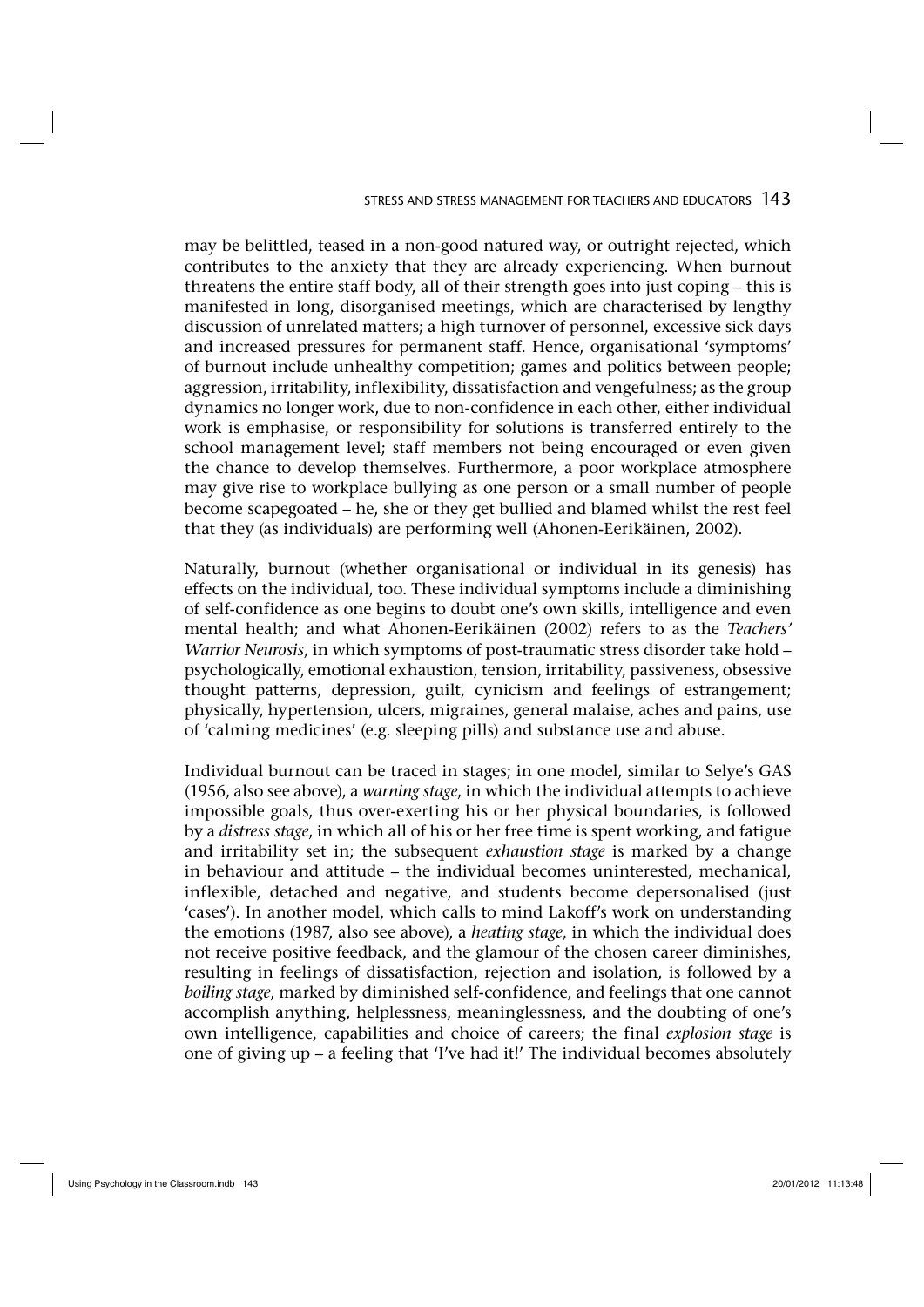robotic, releasing pressures anywhere, and comes to see students as 'the enemy' who must be conquered daily (Ahonen-Eerikäinen, 2002). Having read Chapter 3 of this text, the reader can perhaps imagine the long-reaching knock-on effects on student self-esteem here.

Having charted the problems so carefully, what does Ahonen-Eerikäinen (2002) see as constituting a potential solution? The key would appear to be in attending to everyday patterns of communication. Blocks to communication exist when people refuse to think about matters, refuse to believe that a given situation is happening, or think along the lines of 'This will take care of itself'. Consequently, such people's communication is compromised; they filter information, perhaps saying only what they think the other wants to hear, or are selective in their own understanding. Such compromised communication is characterised by doubletalk, consistent use of comparisons (which interfere with listening), 'thought-reading', advice-giving, refusing to try out new ideas (instead, arguing and debating each point), having to always be 'in the right', hanging onto one's principles, and the consistent use of double-bind statements and changing the subject (2002). Genuine communication is marked instead by *active* and *empathic* listening, in which we make an attempt to accurately understand the other person's perspective, and to 'tune in' on his or her 'wavelength' – to experience the world in the way in which the other person does. *Direct communication* – marked by the acknowledgement that others cannot, and cannot be expected to read one's thoughts, or automatically understand us, is also extremely important.

#### **Teaching Stress Management Techniques to Students**

Throughout this chapter, we have focused on how stress affects us with reference being made mostly to adults, and in particular the educational professional. However, teachers may wish to teach stress management techniques to students. Think (if working alone) or discuss (if working with colleagues) how you might do this; how you might adjust, for example, the presentation of models in this chapter. Few younger children will be able to understand or appreciate the 'fight/flight' response as an explanation as to what happens in the body when emotionally charged; what concepts or metaphors could you use as substitute explanatory devices? How could you simplify, or substitute, Hinton and Burton's (1992, 1997) model? How might you teach the REBT and PMR techniques referred towards the end of this chapter? If you could achieve these things, and if you have contact at all with young people in a pastoral role, then you could perhaps teach stress management to young people, say, before exam periods – it could be very welcome!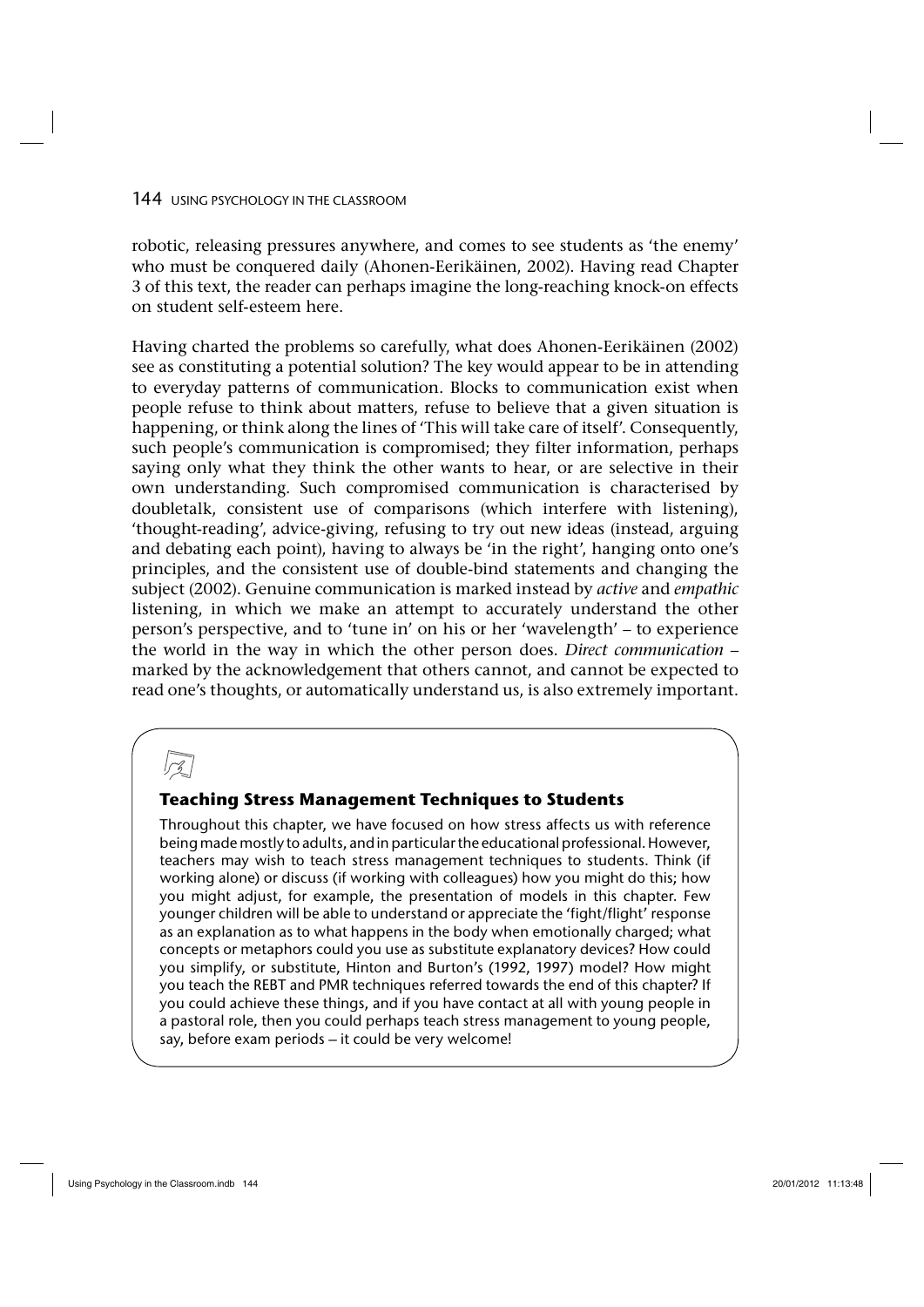#### **Viktor Frankl's Story of Surviving the Illogical Extremes (Austria)**

In the final case study of this text, I hope that the reader will excuse me in drawing not from the field of education, but rather from a true life story that I believe all human beings can find inspiration in. Viktor Emil Frankl (1905–1997) was a Viennese psychiatrist who founded a school of psychotherapy known as *logotherapy*, which is influential in its own right and as a component of many counselling and psychotherapy programmes in which students are trained eclectically. However, it is the story of how some of these logotherapeutic principles were formulated which made Frankl such a compelling author and personality. In his best-selling *Man's Search for Meaning* (1959), Frankl provides an overview of his psychotherapeutic approach ('logotherapy in a nutshell') after recounting his experiences in a concentration camp (he spent a total of three years in the Theresienstadt, Auschwitz and Türkheim camps). In his preface to the book, the great personality researcher Gordon W. Allport explains that Frankl 'found himself stripped to his naked existence . . . excepting his sister, his entire family perished in these camps . . . every possession lost, every value destroyed, suffering from hunger, cold and brutality, hourly expecting extermination . . . a psychiatrist who has faced such extremity is a psychiatrist worth listening to' (p. 9–10). I fully agree.

The book contains many interesting professional insights (notably, on the psychological 'career' of the prisoner), as Frankl concerned himself with the question 'How is it possible for life to retain its meaning under such circumstances?'. Frankl provides numerous examples of how giving up hope underlay many deaths in the camp, and the necessity of showing the despairing men some future goal in order to restore their inner strength; quoting Nietzsche, 'He who has a why to live can bear with almost any how' as a 'guiding motto for all psychotherapeutic and psychohygienic efforts regarding prisoners' (p. 97). This reaches its zenith in the book as Frankl recounts the speech he gave, reluctantly, to his comrades in his block in the middle of a blackout during a period of starvation enforced by the camp authorities. Although Frankl estimated his own chances at this time as being about 'one in twenty' (given that there was no typhus in the camp at the time), he told his comrades that he 'had no intention of losing hope and giving up. For no man knew what the future would bring, much less the next hour . . . human life, under any circumstances, never ceases to have a meaning' (pp. 103–104). He told them of a comrade who, 'on his arrival in camp had tried to make a pact with Heaven that his suffering and death should save the human being he loved from a painful end. For this man, suffering and death were meaningful; his was a sacrifice of the deepest significance' (p. 105).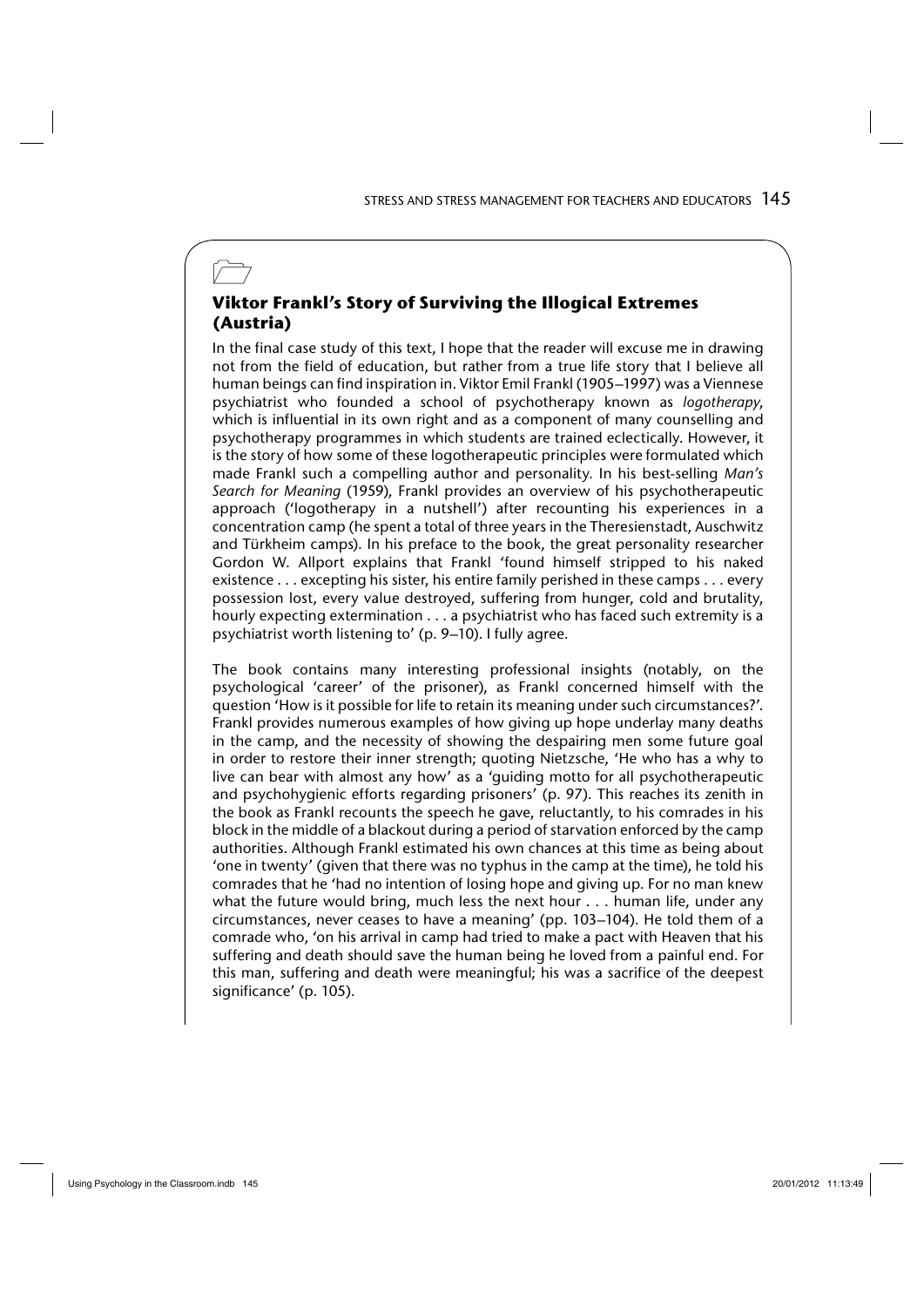Frankl's focus on finding a meaning in life continued into his professional life as a psychiatrist after his liberation from Auschwitz, which he described as having been down to chance. The challenge of his own times, he argued, was treating the socalled the *noögenic neurosis* – the individual's experience of the existential vacuum that may appear when he or she is confronted with his or her life's meaninglessness. Frankl, like many existentially orientated practitioners, stressed the capacities that human beings have to *choose*, even in the most stressful and hopeless of circumstances – '*things* determine each other, but *man* is self-determining. In the concentration camps, in this living laboratory and on this testing ground, we watched and witnessed some of our comrades behave like swine while others behaved like saints . . . Our generation is realistic, for we have come to know man as he really is. After all, man is that being who invented the gas chambers of Auschwitz; however, he is also that being who entered those gas chambers upright, with the Lord's prayer or the *Shema Yisrael* on his lips' (1959, p. 157).

### Implications for Educators

When we reflect upon the material of this chapter, we have examined a number of models of understanding stress – conceptually, as is the case with anger, through language (Lakoff); physiologically (the 'fight/flight' response, and Selye's approach); in terms of an appraisal of demands against resources (Lazarus; Hinton and Burton). We have also seen some constructive ways of dealing psychologically (REBT) and physically (PMR) with stress, and reflected upon stress and burnout and how they may be combated in education through improved attention to organisation/environmental factors and communication (Ahonen-Eerikäinen). In these latter sections, we have faced a reality that stress is endemic in the profession of education and yet, through their understanding of this process, teachers are in an excellent position both to manage their own stress and potentially to teach students to manage theirs. Taking all of this into account, dealing with stress in ourselves and others, therefore, may be a consistent challenge, but it need not – if the issues are thought through and acted upon properly – be an overwhelming one.